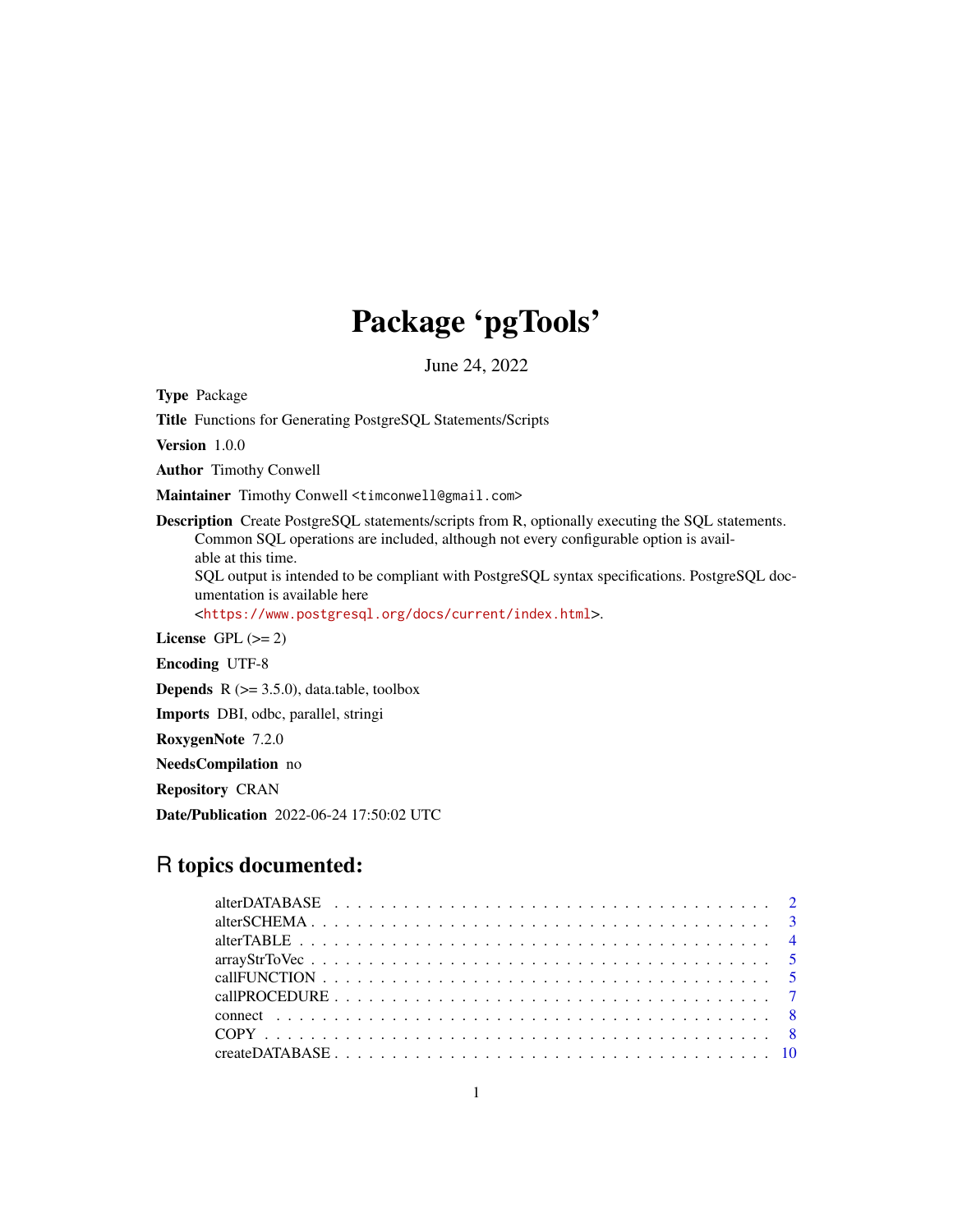<span id="page-1-0"></span>

| Index |                                                                                                             | 39 |
|-------|-------------------------------------------------------------------------------------------------------------|----|
|       |                                                                                                             | 38 |
|       | <b>UPDATE</b>                                                                                               | 36 |
|       |                                                                                                             | 35 |
|       |                                                                                                             | 35 |
|       |                                                                                                             | 34 |
|       |                                                                                                             | 34 |
|       |                                                                                                             | 33 |
|       | quoteText2                                                                                                  | 33 |
|       |                                                                                                             | 32 |
|       |                                                                                                             | 31 |
|       |                                                                                                             | 30 |
|       |                                                                                                             | 30 |
|       | $pg\_data\_types \dots \dots \dots \dots \dots \dots \dots \dots \dots \dots \dots \dots \dots \dots \dots$ | 29 |
|       |                                                                                                             | 29 |
|       |                                                                                                             | 28 |
|       |                                                                                                             | 27 |
|       |                                                                                                             | 27 |
|       |                                                                                                             | 25 |
|       |                                                                                                             | 24 |
|       |                                                                                                             | 23 |
|       | dropSCHEMA                                                                                                  | 22 |
|       |                                                                                                             | 21 |
|       | $dropFUNCTION \ldots \ldots \ldots \ldots \ldots \ldots \ldots \ldots \ldots \ldots \ldots \ldots$          | 20 |
|       | $dropEXTENSION \ldots \ldots \ldots \ldots \ldots \ldots \ldots \ldots \ldots \ldots \ldots \ldots$         | 19 |
|       |                                                                                                             | 19 |
|       | <b>DELETE</b>                                                                                               | 18 |
|       | create_sql_script                                                                                           | 17 |
|       | createTRIGGER                                                                                               | 16 |
|       |                                                                                                             | 15 |
|       |                                                                                                             | 14 |
|       | createPROCEDURE                                                                                             | 13 |
|       |                                                                                                             | 12 |
|       |                                                                                                             | 11 |

alterDATABASE *Generate a PostgreSQL ALTER DATABASE statement, optionally execute the statement if con is not NULL.*

## Description

Generate a PostgreSQL ALTER DATABASE statement, optionally execute the statement if con is not NULL.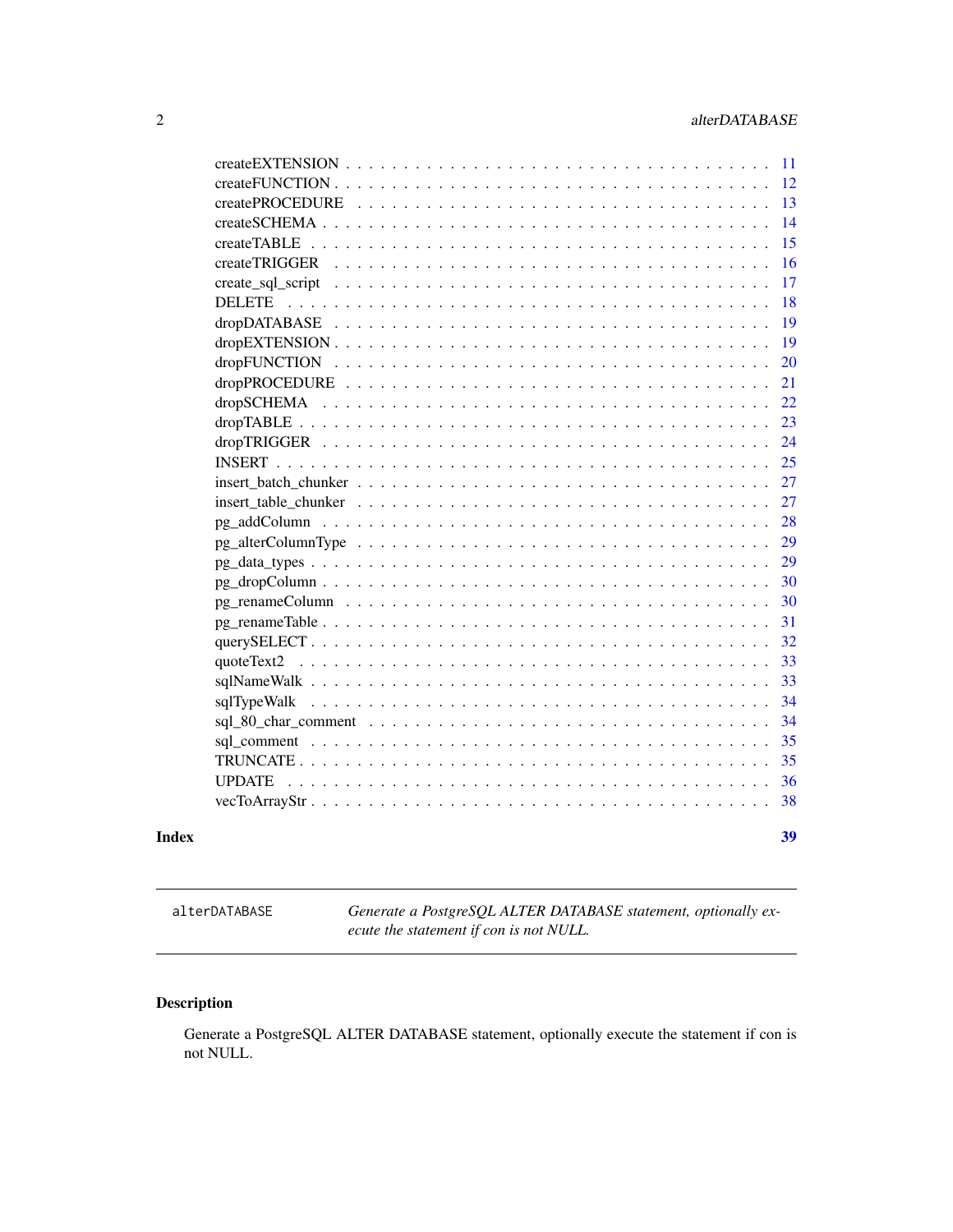## <span id="page-2-0"></span>alterSCHEMA 3

## Usage

```
alterDATABASE(
 name,
  allow_connections = NULL,
 connection_limit = NULL,
  is_template = NULL,
  rename_to = NULL,
 owner_to = NULL,
  set_tablespace = NULL,
 con = NULL
\mathcal{E}
```
## Arguments

| name              | A string, the "name" parameter for PostgreSQL ALTER DATABASE.                 |  |
|-------------------|-------------------------------------------------------------------------------|--|
| allow_connections |                                                                               |  |
|                   | A string, the "allowconn" parameter for PostgreSQL ALTER DATABASE.            |  |
| connection_limit  |                                                                               |  |
|                   | A string, the "connlimit" parameter for PostgreSQL ALTER DATABASE.            |  |
| is_template       | A string, the "istemplate" parameter for PostgreSQL ALTER DATABASE.           |  |
| rename_to         | A string, the "new_name" parameter for PostgreSQL ALTER DATABASE.             |  |
| owner to          | A string, the "new_owner" parameter for PostgreSQL ALTER DATABASE.            |  |
| set_tablespace    | A string, the "new_tablespace" parameter for PostgreSQL ALTER DATABASE.       |  |
| con               | A database connection that can be passed to DBI::dbSendQuery/DBI::dbGetQuery. |  |

## Value

A string, PostgreSQL ALTER DATABASE statement; or the results retrieved by DBI::dbSendQuery after executing the statement.

## Examples

```
alterDATABASE("dbTest01", rename_to = "dbProd01")
```

| alterSCHEMA | Generate a PostgreSQL ALTER SCHEMA statement, optionally exe- |
|-------------|---------------------------------------------------------------|
|             | cute the statement if con is not NULL.                        |

## Description

Generate a PostgreSQL ALTER SCHEMA statement, optionally execute the statement if con is not NULL.

```
alterSCHEMA(name, rename_to = NULL, owner_to = NULL, con = NULL)
```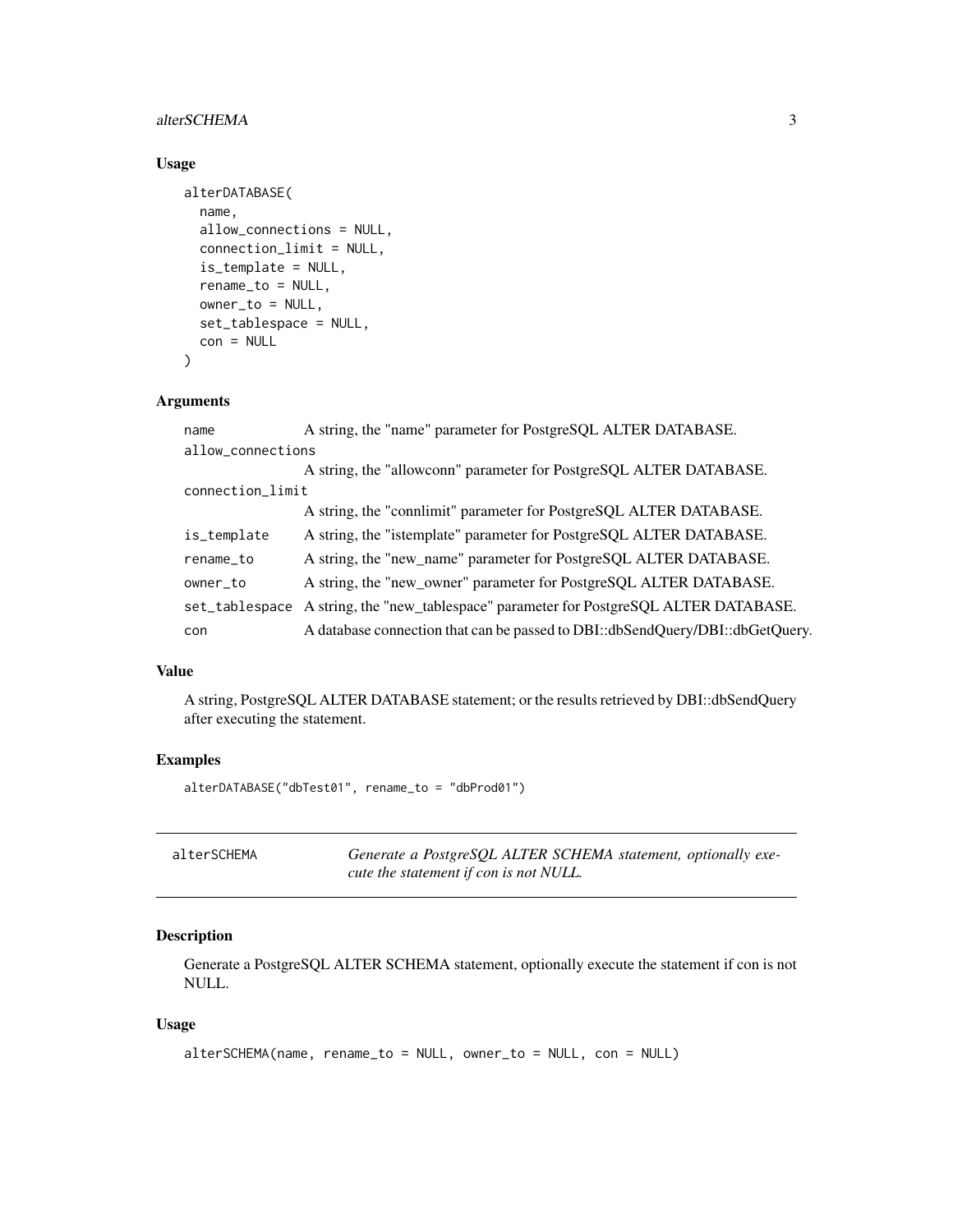## <span id="page-3-0"></span>Arguments

| name      | A string, the "name" parameter for PostgreSQL ALTER SCHEMA.                   |
|-----------|-------------------------------------------------------------------------------|
| rename_to | A string, the "new_name" parameter for PostgreSQL ALTER SCHEMA.               |
| owner to  | A string, the "new owner" parameter for PostgreSQL ALTER SCHEMA.              |
| con       | A database connection that can be passed to DBI::dbSendQuery/DBI::dbGetQuery. |

## Value

A string, PostgreSQL CREATE SCHEMA statement; or the results retrieved by DBI::dbSendQuery after executing the statement.

## Examples

alterSCHEMA("dev", rename\_to = "prod")

| alterTABLE | Generate a PostgreSQL ALTER TABLE statement, optionally execute |
|------------|-----------------------------------------------------------------|
|            | the statement if con is not NULL.                               |

## Description

Generate a PostgreSQL ALTER TABLE statement, optionally execute the statement if con is not NULL.

## Usage

```
alterTABLE(
  name,
  if_exists = FALSE,
  cascade = FALSE,
  restrict = FALSE,
  action,
  con = NULL
\mathcal{E}
```

| name      | A string, the "name" parameter for PostgreSQL ALTER TABLE statement.                           |
|-----------|------------------------------------------------------------------------------------------------|
| if_exists | TRUE/FALSE, if TRUE, adds "IF EXISTS" to PostgreSQL ALTER TABLE<br>statement.                  |
| cascade   | TRUE/FALSE, if TRUE, adds "CASCADE" to PostgreSQL ALTER TABLE<br>statement.                    |
| restrict  | TRUE/FALSE, if TRUE, adds "RESTRICT" to PostgreSQL ALTER TABLE<br>statement.                   |
| action    | A string or vector of strings, the "action" parameter for PostgreSQL ALTER<br>TABLE statement. |
| con       | A database connection that can be passed to DBI::dbSendQuery/DBI::dbGetQuery.                  |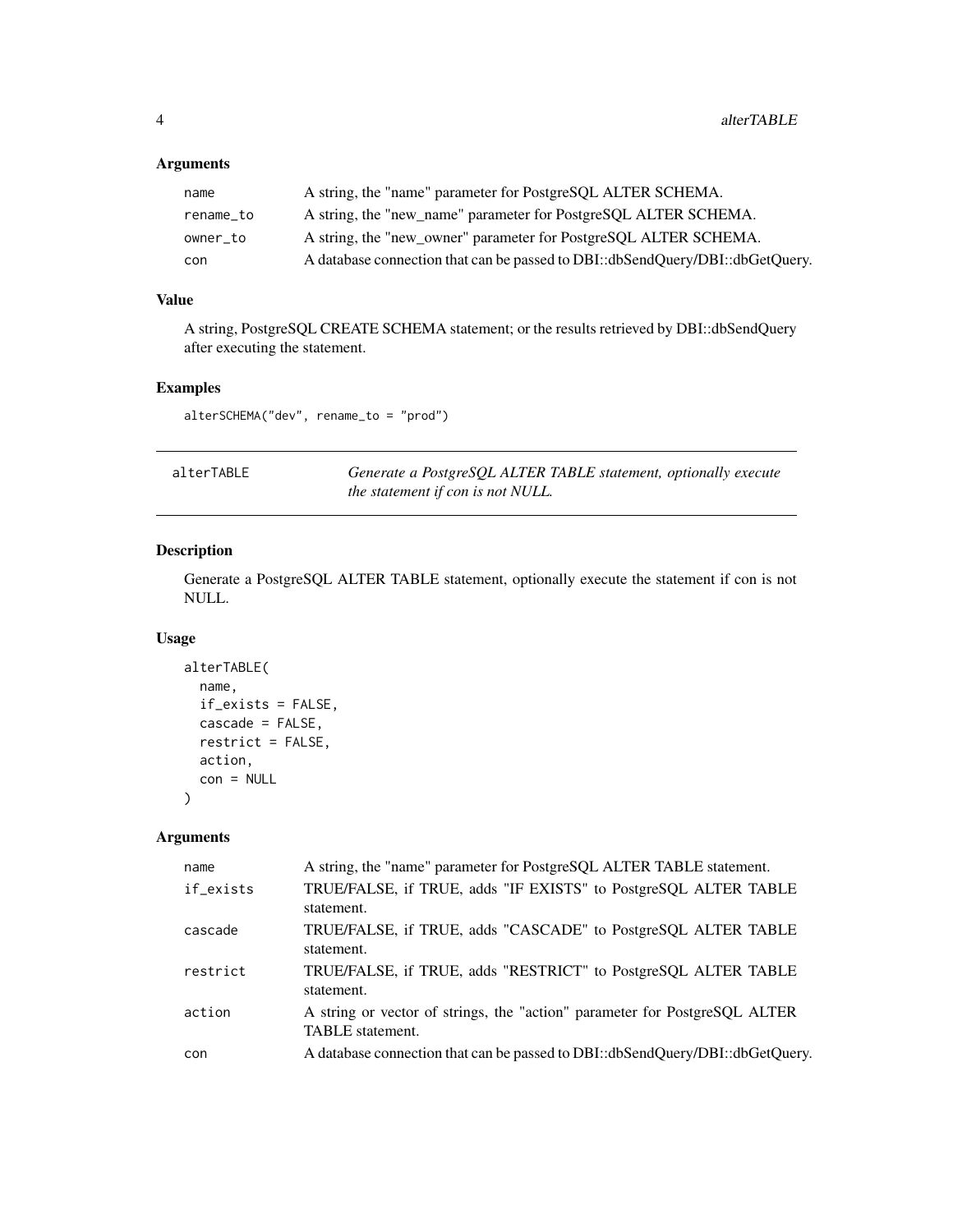## <span id="page-4-0"></span>arrayStrToVec 5

## Value

A string, PostgreSQL ALTER TABLE statement; or the results retrieved by DBI::dbSendQuery after executing the statement.

## Examples

```
alterTABLE("sample", action = c("ADD COLUMN IF NOT EXISTS col4 BOOLEAN"))
```
arrayStrToVec *Write a PostgreSQL array as a string from a vector.*

## Description

Write a PostgreSQL array as a string from a vector.

## Usage

arrayStrToVec(x)

## Arguments

x A vector.

## Value

A string.

## Examples

```
arrayStrToVec(vecToArrayStr(c("a", "b")))
```

| callFUNCTION | Generate a PostgreSQL statement to execute a function, optionally ex- |
|--------------|-----------------------------------------------------------------------|
|              | ecute the statement if con is not NULL.                               |

#### Description

Generate a PostgreSQL statement to execute a function, optionally execute the statement if con is not NULL.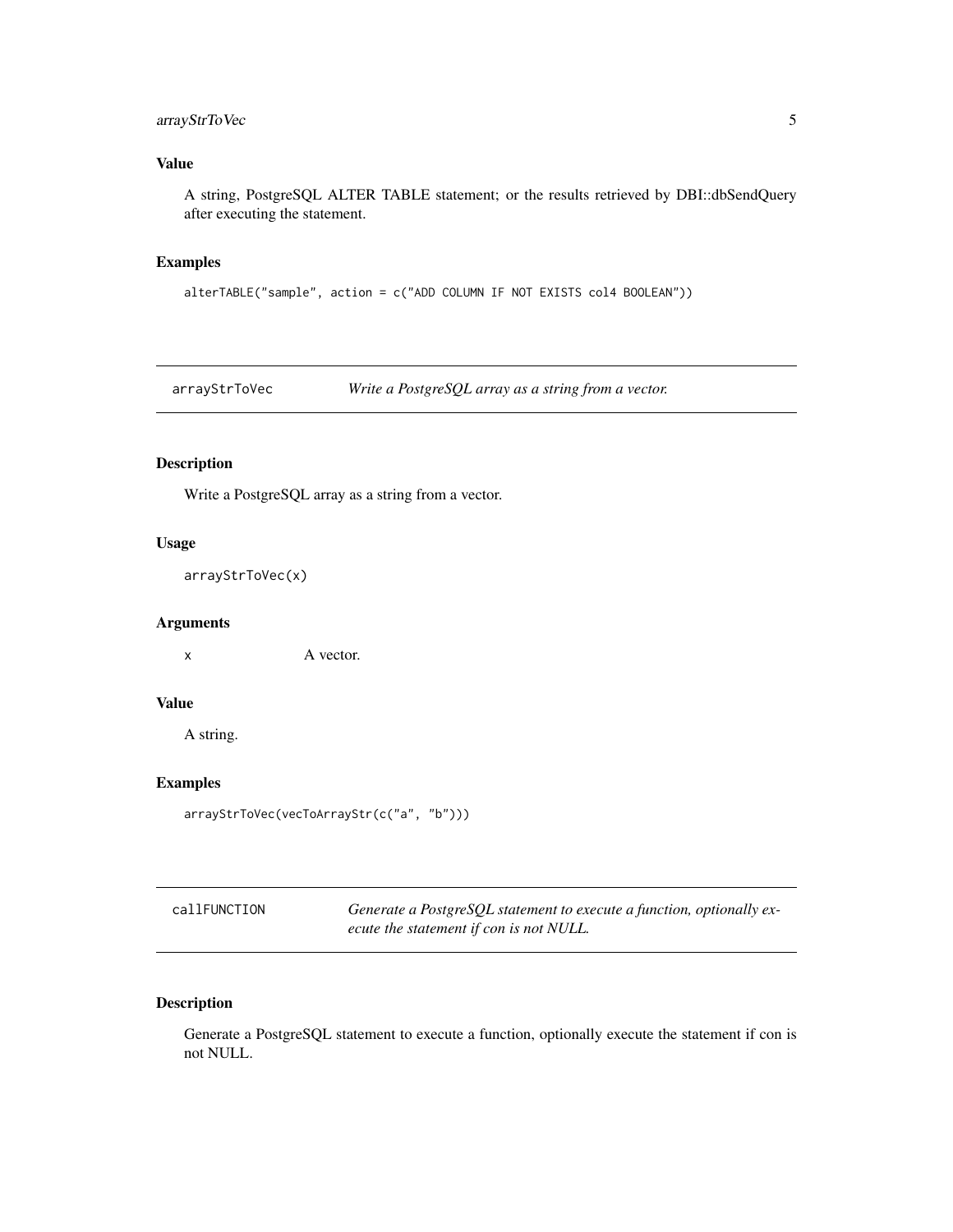## Usage

```
callFUNCTION(
  x = list(),schema = NULL,
  func,
  quote_text = TRUE,
  cast = TRUE,types,
  con = NULL
)
```
## Arguments

| $\mathsf{x}$ | A named list, names must match the parameter names of the SQL function,<br>values are the values to set the parameters to when executing the SQL function.                              |
|--------------|-----------------------------------------------------------------------------------------------------------------------------------------------------------------------------------------|
| schema       | A string, the schema name of the SQL function.                                                                                                                                          |
| func         | A string, the name of the SOL function.                                                                                                                                                 |
| quote_text   | TRUE/FALSE, if TRUE, calls quoteText() to add single quotes around character<br>strings.                                                                                                |
| cast         | TRUE/FALSE, if TRUE, will add SQL to cast the parameters to the specified<br>type.                                                                                                      |
| types        | A vector of character strings specifying the SQL data types of the function pa-<br>rameters, the position of the type should match the position of the parameter for<br>that type in x. |
| con          | A database connection that can be passed to DBI::dbSendQuery/DBI::dbGetQuery.                                                                                                           |

## Value

A string, PostgreSQL statement to execute a function; or the results retrieved by DBI::dbGetQuery after executing the statement.

```
callFUNCTION(
x = list(a = 1, b = 2),schema = NULL,
func = "sample_add",
quote_text = TRUE,
cast = FALSE,types = c("INT", "INT")
)
```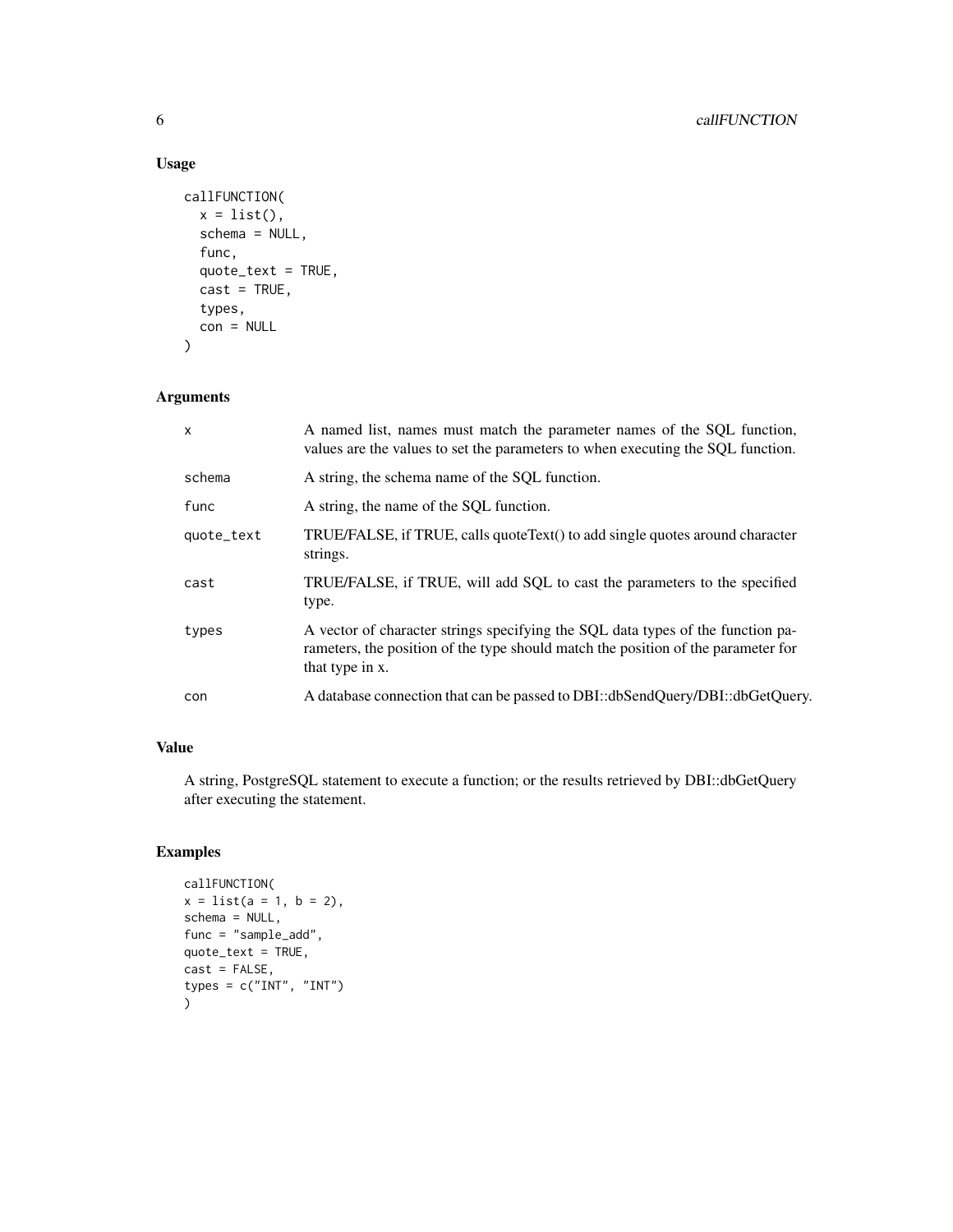<span id="page-6-0"></span>callPROCEDURE *Generate a PostgreSQL statement to execute a procedure, optionally execute the statement if con is not NULL.*

## Description

Generate a PostgreSQL statement to execute a procedure, optionally execute the statement if con is not NULL.

## Usage

```
callPROCEDURE(
  x = list(),
  schema = NULL,
 proc,
 quote_text = TRUE,
  cast = TRUE,types,
  con = NULL
)
```
## Arguments

| $\times$   | A named list, names must match the parameter names of the SQL procedure,<br>values are the values to set the parameters to when executing the SQL procedure.                           |
|------------|----------------------------------------------------------------------------------------------------------------------------------------------------------------------------------------|
| schema     | A string, the schema name of the SQL procedure.                                                                                                                                        |
| proc       | A string, the name of the SQL procedure.                                                                                                                                               |
| quote_text | TRUE/FALSE, if TRUE, calls quoteText() to add single quotes around character<br>strings.                                                                                               |
| cast       | TRUE/FALSE, if TRUE, will add SQL to cast the parameters to the specified<br>type.                                                                                                     |
| types      | A vector of character strings specifying the SQL data types of the procedure<br>parameters, the position of the type should match the position of the parameter<br>for that type in x. |
| con        | A database connection that can be passed to DBI::dbSendQuery/DBI::dbGetQuery.                                                                                                          |
|            |                                                                                                                                                                                        |

## Value

A string, PostgreSQL statement to execute a procedure; or the results retrieved by DBI::dbSendQuery after executing the statement.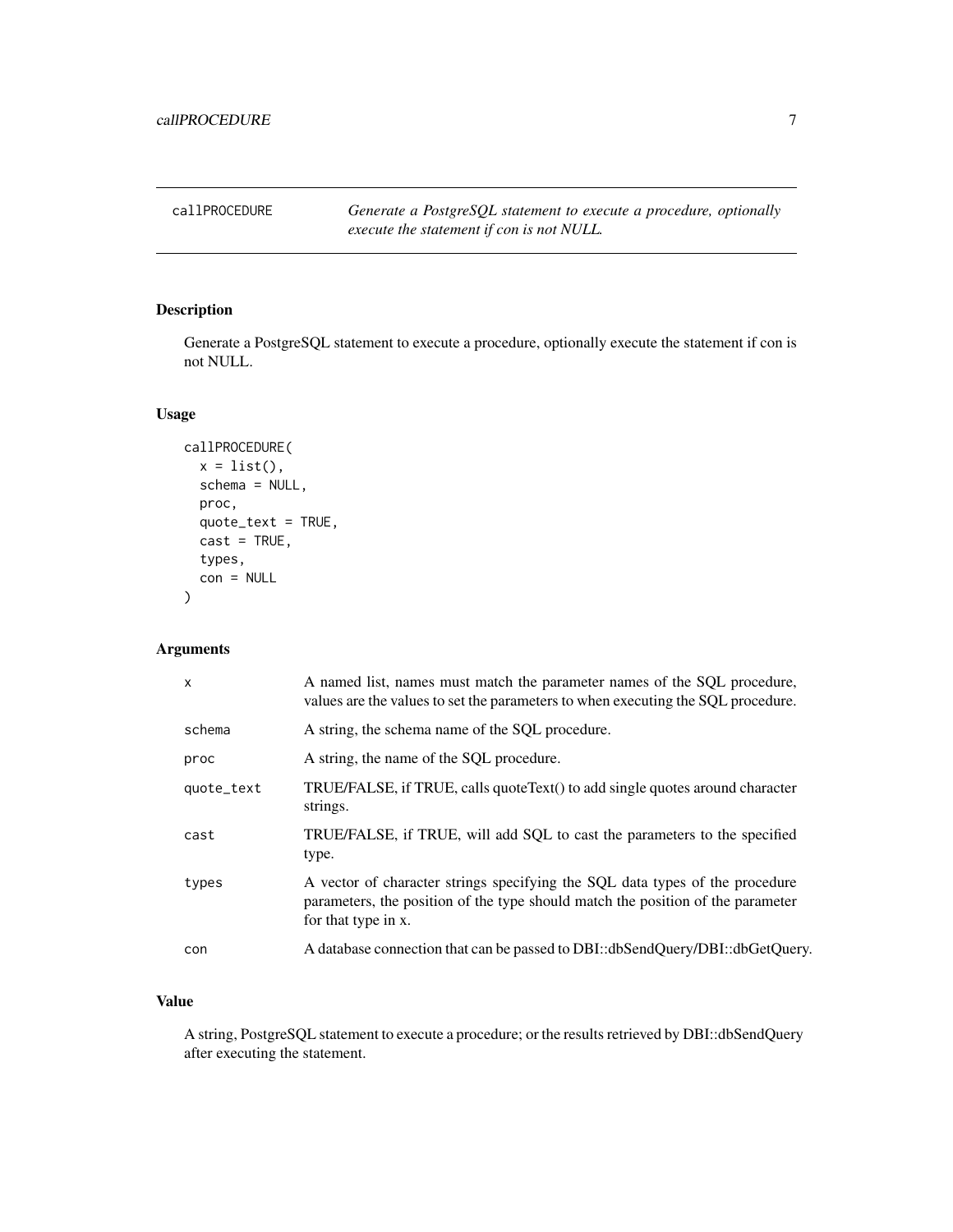## Examples

```
callPROCEDURE(
x = list(a = 1, b = 2),schema = NULL,
proc = "sample_add",
quote_text = TRUE,
cast = FALSE,types = c("INT", "INT")
)
```
connect *Connect to a local database with local credentials using DBI/odbc.*

## Description

Connect to a local database with local credentials using DBI/odbc.

## Usage

connect(db)

## Arguments

db A string, a database you can connect to locally.

## Value

A database connection.

## Examples

connect(NULL)

COPY *Generate a PostgreSQL COPY command, optionally execute the statement if con is not NULL.*

## Description

Generate a PostgreSQL COPY command, optionally execute the statement if con is not NULL.

<span id="page-7-0"></span>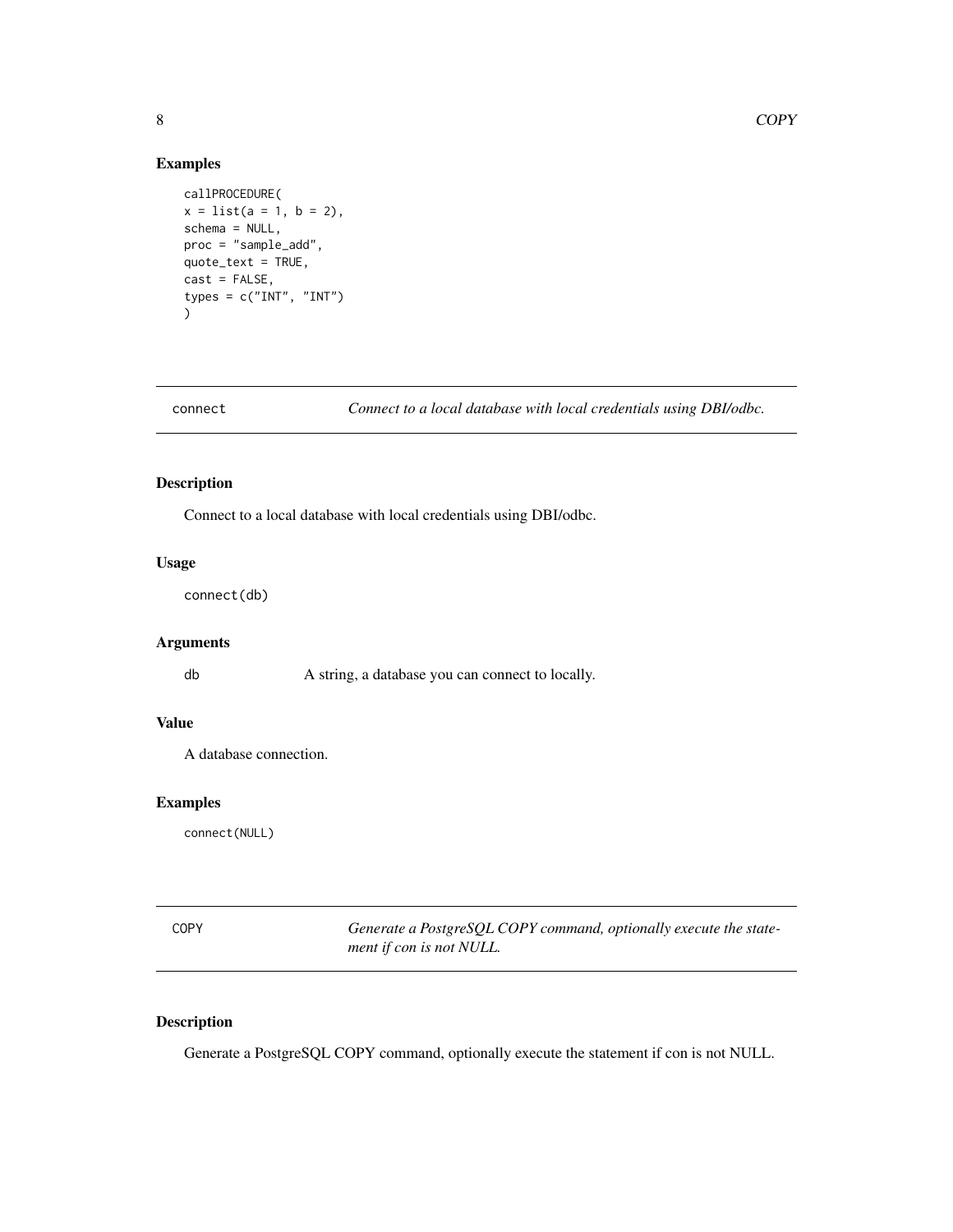## $COPY$  9

## Usage

```
COPY(
  schema = NULL,
  table,
  columns = NULL,
  file,
  type = "FROM",delimiter = ",",
  format = "csv",
  query = NULL,
  header = TRUE,
  con = NULL
\mathcal{L}
```
## Arguments

| schema    | A string, the schema of the table to copy from/to.                            |
|-----------|-------------------------------------------------------------------------------|
| table     | A string, the table to copy from/to.                                          |
| columns   | A vector, columns to read/write.                                              |
| file      | A string, the file path and name to read/write.                               |
| type      | A string, "FROM" or "TO".                                                     |
| delimiter | A string, the delimiter.                                                      |
| format    | A string, "CSV", "TEXT", or "BINARY".                                         |
| query     | A string, the query used to select data for output.                           |
| header    | TRUE/FALSE, if TRUE, adds HEADER to statement.                                |
| con       | A database connection that can be passed to DBI::dbSendQuery/DBI::dbGetQuery. |

## Value

A string, PostgreSQL COPY command; or the results retrieved by DBI::dbExecute after executing the statement.

```
COPY(
table = "table1",file = "/home/test/test.csv"
\mathcal{L}
```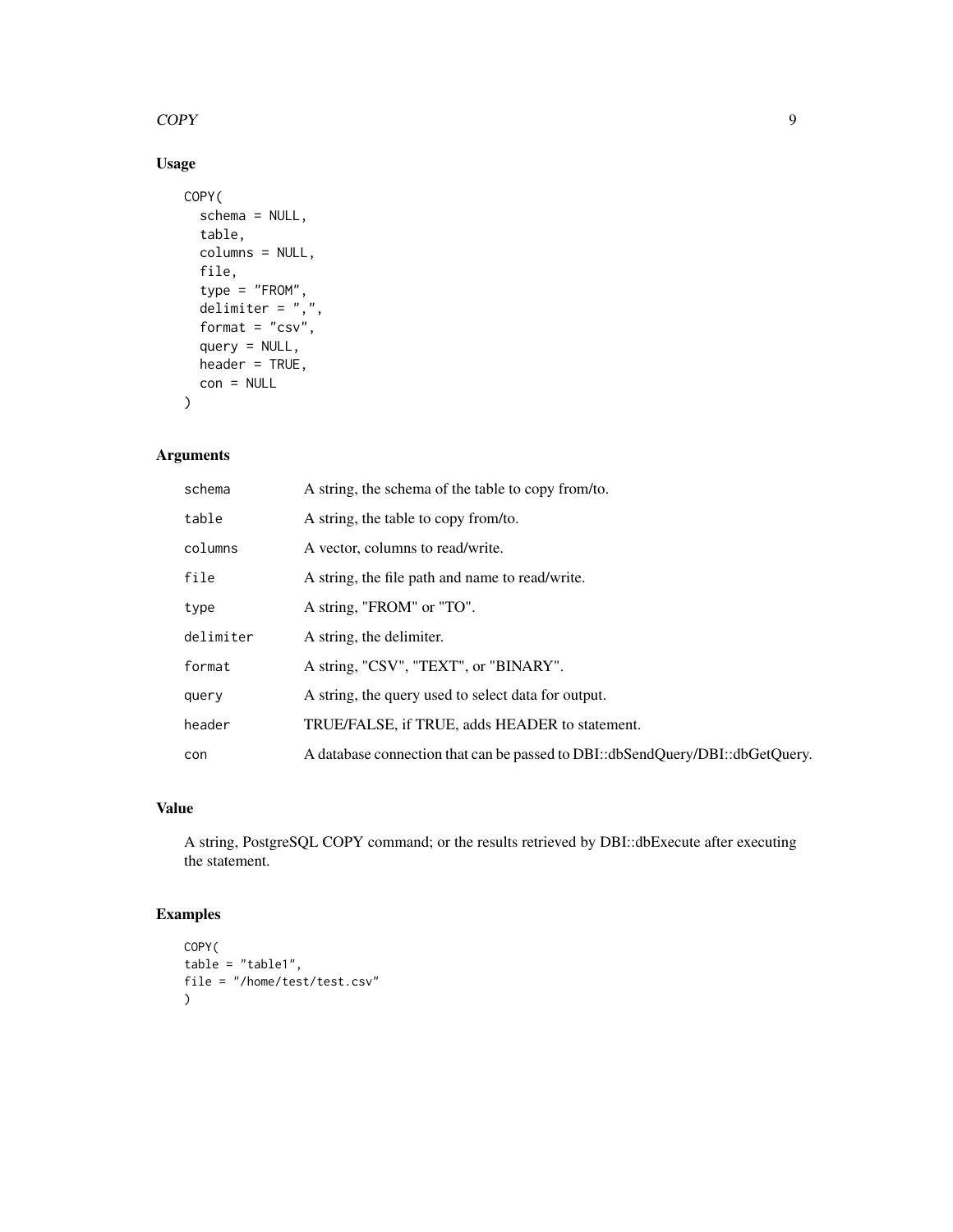<span id="page-9-0"></span>

## Description

Generate a PostgreSQL CREATE DATABASE statement, optionally execute the statement if con is not NULL.

## Usage

```
createDATABASE(
 name,
  owner = NULL,template = NULL,
  encoding = NULL,
  locale = NULL,
  lc_collate = NULL,
  lc_ctype = NULL,
  tablespace = NULL,
  allow_connections = NULL,
  connection_limit = NULL,
  is_template = NULL,
  con = NULL
)
```

| name                  | A string, the "name" parameter for PostgreSQL CREATE DATABASE.                |  |
|-----------------------|-------------------------------------------------------------------------------|--|
| owner                 | A string, the "user_name" parameter for PostgreSQL CREATE DATABASE.           |  |
| template              | A string, the "template" parameter for PostgreSQL CREATE DATABASE.            |  |
| encoding              | A string, the "encoding" parameter for PostgreSQL CREATE DATABASE.            |  |
| locale                | A string, the "locale" parameter for PostgreSQL CREATE DATABASE               |  |
| lc_collate            | A string, the "lc_collate" parameter for PostgreSQL CREATE DATABASE.          |  |
| $lc_{\text{-}}ct$ ype | A string, the "lc_ctype" parameter for PostgreSQL CREATE DATABASE.            |  |
| tablespace            | A string, the "tablespace_name" parameter for PostgreSQL CREATE DATABASE.     |  |
| allow_connections     |                                                                               |  |
|                       | A string, the "allowconn" parameter for PostgreSQL CREATE DATABASE.           |  |
| connection_limit      |                                                                               |  |
|                       | A string, the "connlimit" parameter for PostgreSQL CREATE DATABASE.           |  |
| is_template           | A string, the "istemplate" parameter for PostgreSQL CREATE DATABASE.          |  |
| con                   | A database connection that can be passed to DBI::dbSendQuery/DBI::dbGetQuery. |  |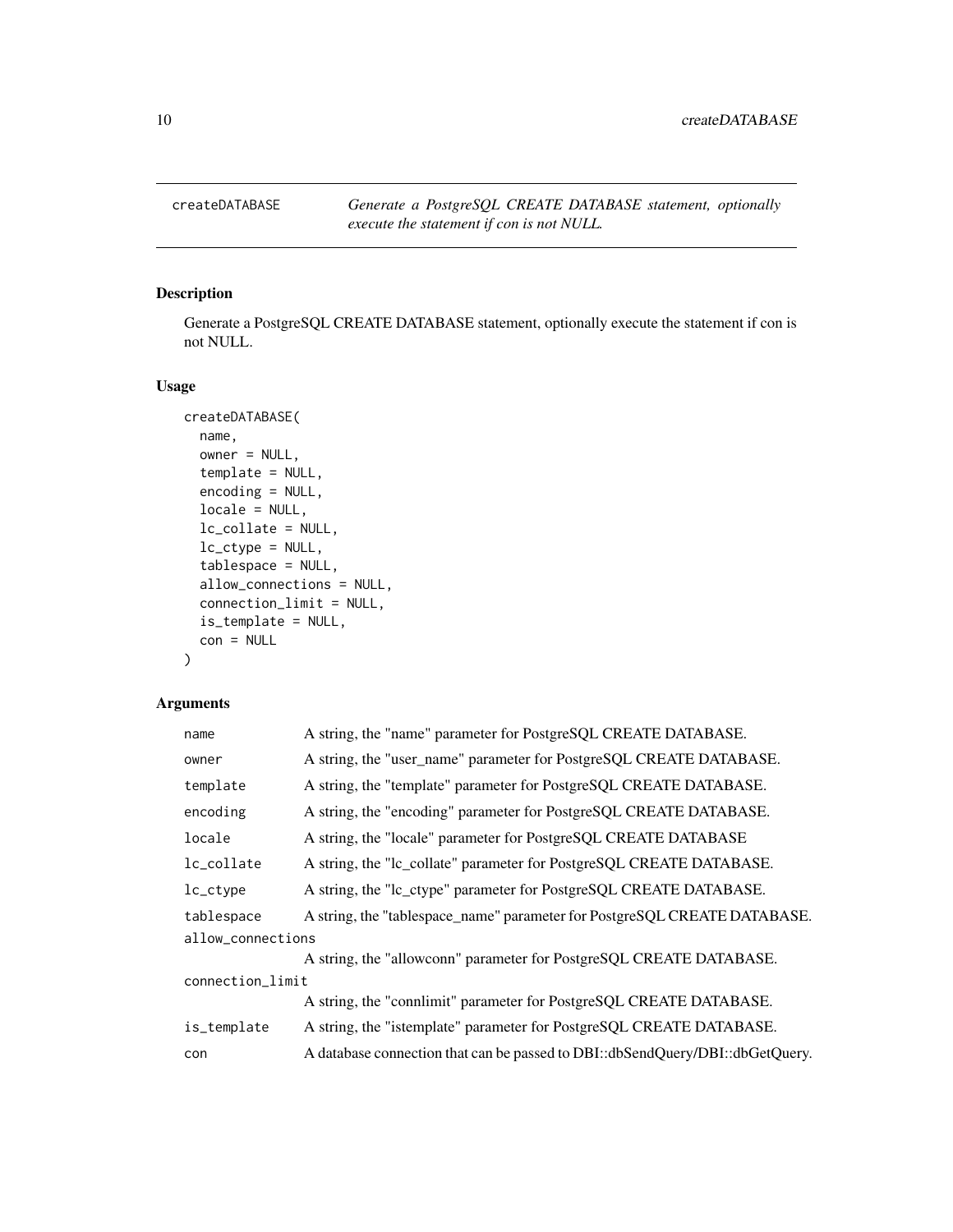## <span id="page-10-0"></span>createEXTENSION 11

## Value

A string, PostgreSQL CREATE DATABASE statement; or the results retrieved by DBI::dbSendQuery after executing the statement.

#### Examples

```
createDATABASE("dbTest01")
```

| createEXTENSION | Generate a PostgreSQL CREATE EXTENSION statement, optionally |
|-----------------|--------------------------------------------------------------|
|                 | execute the statement if con is not NULL.                    |

## Description

Generate a PostgreSQL CREATE EXTENSION statement, optionally execute the statement if con is not NULL.

## Usage

```
createEXTENSION(
  name,
  if_not_exists = FALSE,
  schema = NULL,
  version = NULL,
  cascade = FALSE,
  con = NULL
\mathcal{E}
```
#### Arguments

| name          | A string, the "extension_name" parameter for PostgreSQL CREATE EXTEN-<br>SION.                  |
|---------------|-------------------------------------------------------------------------------------------------|
| if_not_exists | TRUE/FALSE, if TRUE, adds "IF NOT EXISTS" to PostgreSQL CREATE EX-<br><b>TENSION</b> statement. |
| schema        | A string, the "schema_name" parameter for PostgreSQL CREATE EXTEN-<br>SION.                     |
| version       | A string, the "version" parameter for PostgreSQL CREATE EXTENSION.                              |
| cascade       | TRUE/FALSE, if TRUE, adds "CASCADE" to PostgreSQL CREATE EXTEN-<br>SION statement.              |
| con           | A database connection that can be passed to DBI::dbSendQuery/DBI::dbGetQuery.                   |

#### Value

A string, PostgreSQL CREATE EXTENSION statement; or the results retrieved by DBI::dbSendQuery after executing the statement.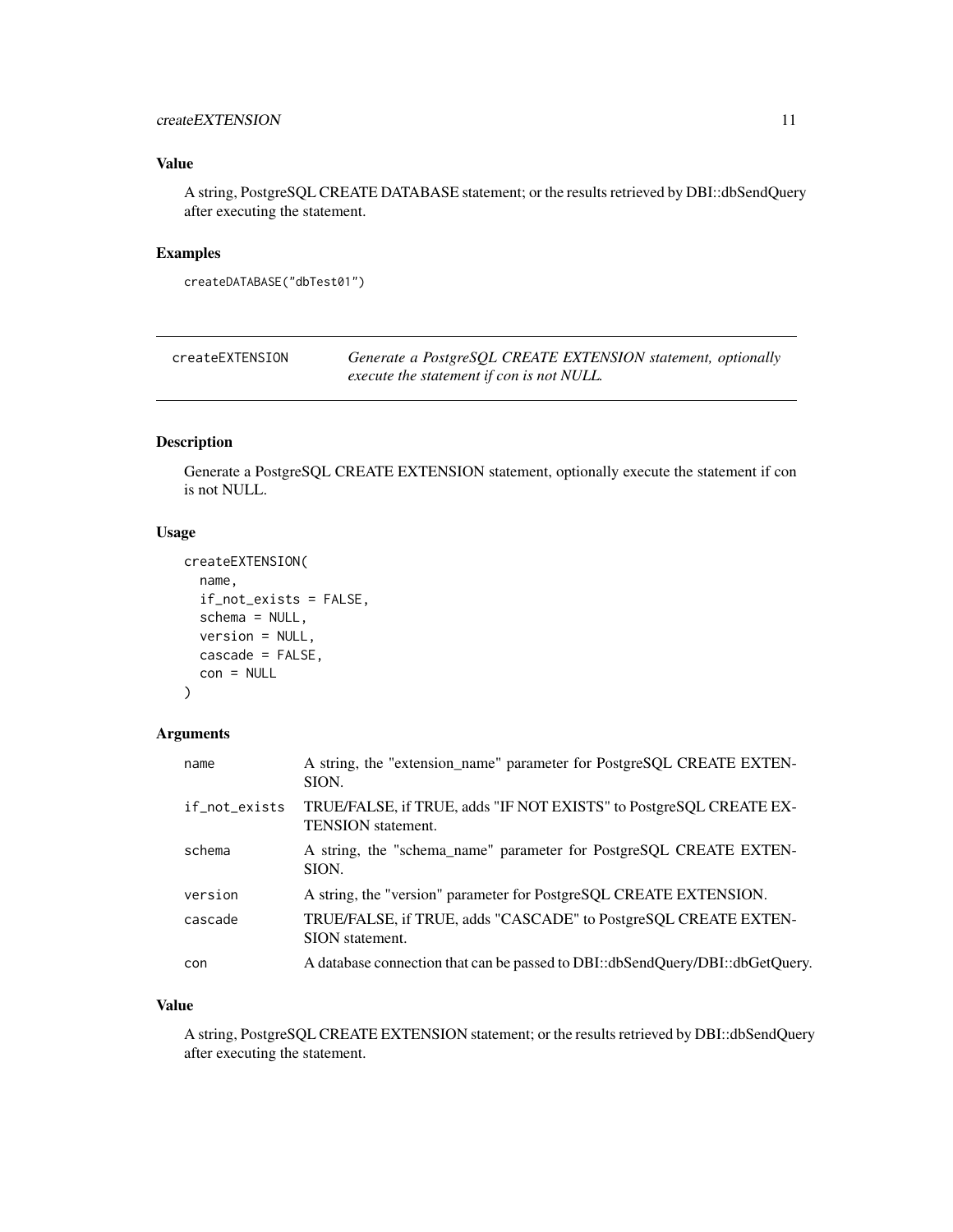## Examples

createEXTENSION("pgcrypto")

| createFUNCTION | Generate a PostgreSQL CREATE FUNCTION statement, optionally |  |
|----------------|-------------------------------------------------------------|--|
|                | execute the statement if con is not NULL.                   |  |

## Description

Generate a PostgreSQL CREATE FUNCTION statement, optionally execute the statement if con is not NULL.

## Usage

```
createFUNCTION(
  name,
  args = NULL,or_replace = FALSE,
  returns = NULL,
  returns_table = NULL,
  language = "SQL",definition,
  con = NULL
\mathcal{L}
```
## Arguments

| name          | A string, the "name" parameter for PostgreSQL CREATE FUNCTION.                                                 |
|---------------|----------------------------------------------------------------------------------------------------------------|
| args          | A named list, names are the argument names, values are strings with the argu-<br>ment data types.              |
| or_replace    | TRUE/FALSE, if TRUE, adds "OR REPLACE" to PostgreSQL CREATE FUNC-<br>TION statement.                           |
| returns       | A string, the "returns" parameter for PostgreSQL CREATE FUNCTION.                                              |
| returns_table | A named list, names are the return table column names, values are strings with<br>the return table data types. |
| language      | A string, the "language" parameter for PostgreSQL CREATE FUNCTION.                                             |
| definition    | A string, the "definition" parameter for PostgreSQL CREATE FUNCTION.                                           |
| con           | A database connection that can be passed to DBI::dbSendQuery/DBI::dbGetQuery.                                  |

## Value

A string, PostgreSQL CREATE PROCEDURE statement; or the results retrieved by DBI::dbSendQuery after executing the statement.

<span id="page-11-0"></span>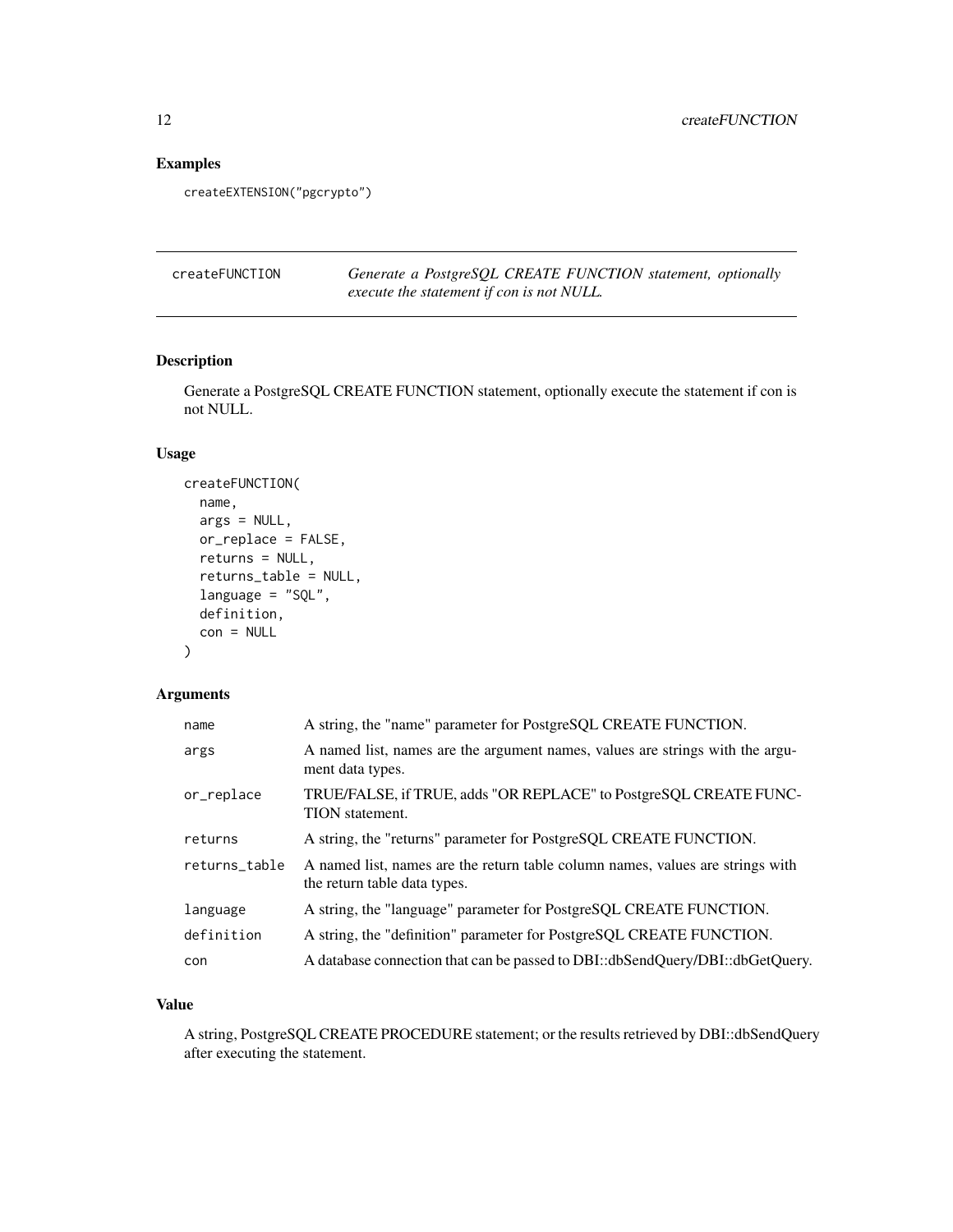## <span id="page-12-0"></span>createPROCEDURE 13

## Examples

```
createFUNCTION(
name = "sample_add",
args = list(a = "INTER", b = "INTER"),returns = "INT",
language = "plpgsql",
definition = "BEGIN RETURN sample_add.a + sample_add.b; END;"
)
```
createPROCEDURE *Generate a PostgreSQL CREATE PROCEDURE statement, optionally execute the statement if con is not NULL.*

## Description

Generate a PostgreSQL CREATE PROCEDURE statement, optionally execute the statement if con is not NULL.

## Usage

```
createPROCEDURE(
  name,
  args = NULL,
 or_replace = FALSE,
 language = "SQL",
 definition,
 con = NULL
\lambda
```
#### Arguments

| name       | A string, the "name" parameter for PostgreSQL CREATE PROCEDURE.                                   |
|------------|---------------------------------------------------------------------------------------------------|
| args       | A named list, names are the argument names, values are strings with the argu-<br>ment data types. |
| or_replace | TRUE/FALSE, if TRUE, adds "OR REPLACE" to PostgreSQL CREATE PRO-<br>CEDURE statement.             |
| language   | A string, the "language" parameter for PostgreSQL CREATE PROCEDURE.                               |
| definition | A string, the "definition" parameter for PostgreSQL CREATE PROCEDURE.                             |
| con        | A database connection that can be passed to DBI::dbSendQuery/DBI::dbGetQuery.                     |

#### Value

A string, PostgreSQL CREATE PROCEDURE statement; or the results retrieved by DBI::dbSendQuery after executing the statement.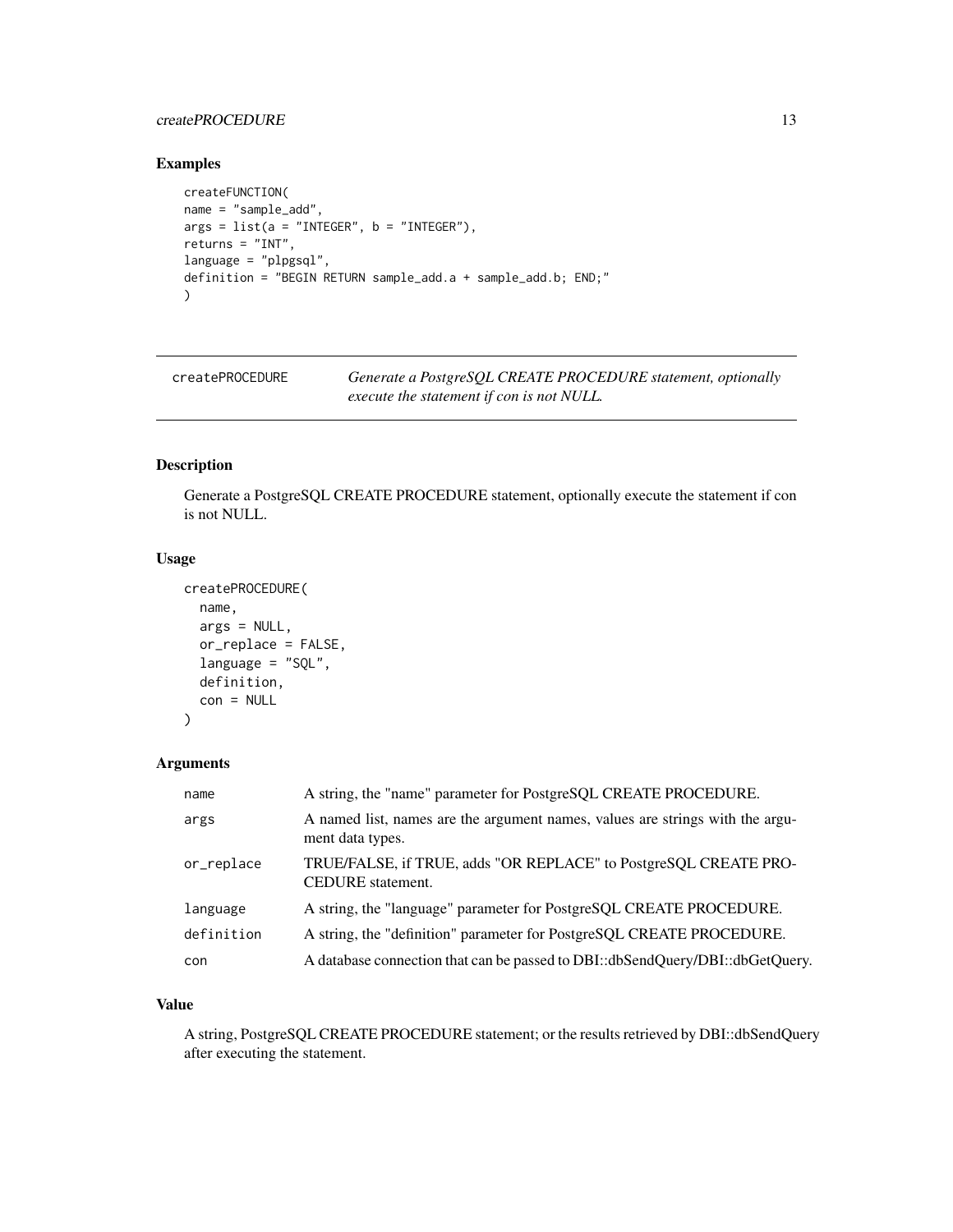## Examples

```
createPROCEDURE(
name = "sample",
args = list(a = "INTER", b = "TEST"),definition = "INSERT INTO tbl(col1, col2) VALUES (a, b);"
)
```
createSCHEMA *Generate a PostgreSQL CREATE SCHEMA statement, optionally execute the statement if con is not NULL.*

## Description

Generate a PostgreSQL CREATE SCHEMA statement, optionally execute the statement if con is not NULL.

## Usage

```
createSCHEMA(name, authorization = NULL, if_not_exists = FALSE, con = NULL)
```
## Arguments

| name | A string, the "schema_name" parameter for PostgreSQL CREATE SCHEMA.                                      |
|------|----------------------------------------------------------------------------------------------------------|
|      | authorization A string, the "role_specification" parameter for PostgreSQL CREATE SCHEMA.                 |
|      | if_not_exists TRUE/FALSE, if TRUE, adds "IF NOT EXISTS" to PostgreSQL CREATE<br><b>SCHEMA</b> statement. |
| con  | A database connection that can be passed to DBI::dbSendOuery/DBI::dbGetOuery.                            |

#### Value

A string, PostgreSQL CREATE SCHEMA statement; or the results retrieved by DBI::dbSendQuery after executing the statement.

## Examples

createSCHEMA("dev")

<span id="page-13-0"></span>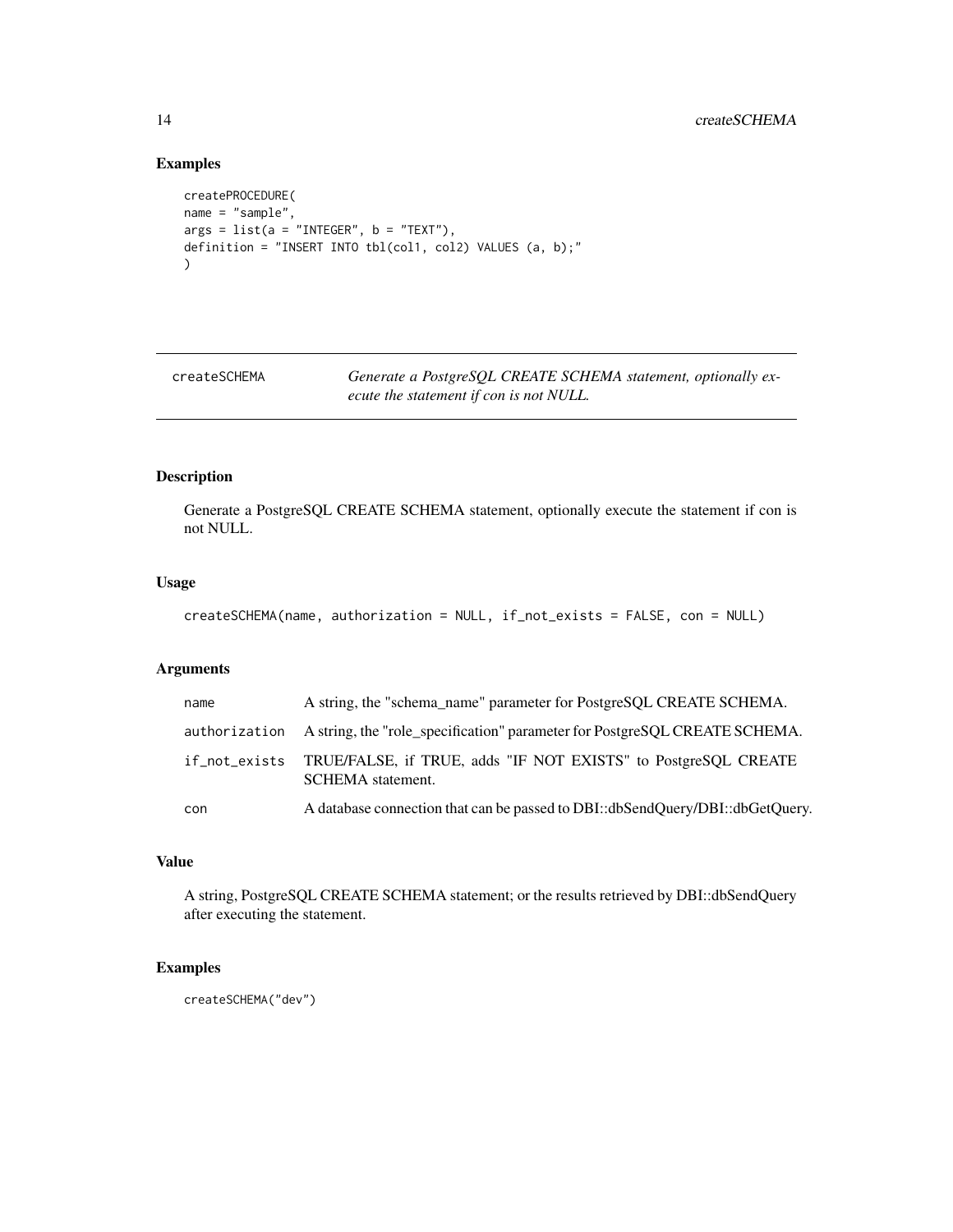<span id="page-14-0"></span>createTABLE *Generate a PostgreSQL CREATE TABLE statement, optionally execute the statement if con is not NULL.*

## Description

Generate a PostgreSQL CREATE TABLE statement, optionally execute the statement if con is not NULL.

#### Usage

```
createTABLE(
  name,
  columns,
  select = NULL,
  constraints = NULL,
  temporary = FALSE,
  if_not_exists = FALSE,
  unlogged = FALSE,
  con = NULL)
```
## Arguments

| name          | A string, the "table_name" parameter for PostgreSQL CREATE TABLE.                                                     |
|---------------|-----------------------------------------------------------------------------------------------------------------------|
| columns       | A named list, names are the SQL column names, values are strings with the SQL<br>column data types, constraints, etc. |
| select        | A string, the select statement to use to create the table.                                                            |
| constraints   | A named list, names are the SQL constraint names, values are strings with the<br>SOL constraint.                      |
| temporary     | TRUE/FALSE, if TRUE, adds "TEMPORARY" to PostgreSQL CREATE TA-<br><b>BLE</b> statement.                               |
| if_not_exists | TRUE/FALSE, if TRUE, adds "IF NOT EXISTS" to PostgreSQL CREATE TA-<br><b>BLE</b> statement.                           |
| unlogged      | TRUE/FALSE, if TRUE, adds "UNLOGGED" to PostgreSQL CREATE TA-<br><b>BLE</b> statement.                                |
| con           | A database connection that can be passed to DBI::dbSendQuery/DBI::dbGetQuery.                                         |
|               |                                                                                                                       |

## Value

A string, PostgreSQL CREATE TABLE statement; or the results retrieved by DBI::dbSendQuery after executing the statement.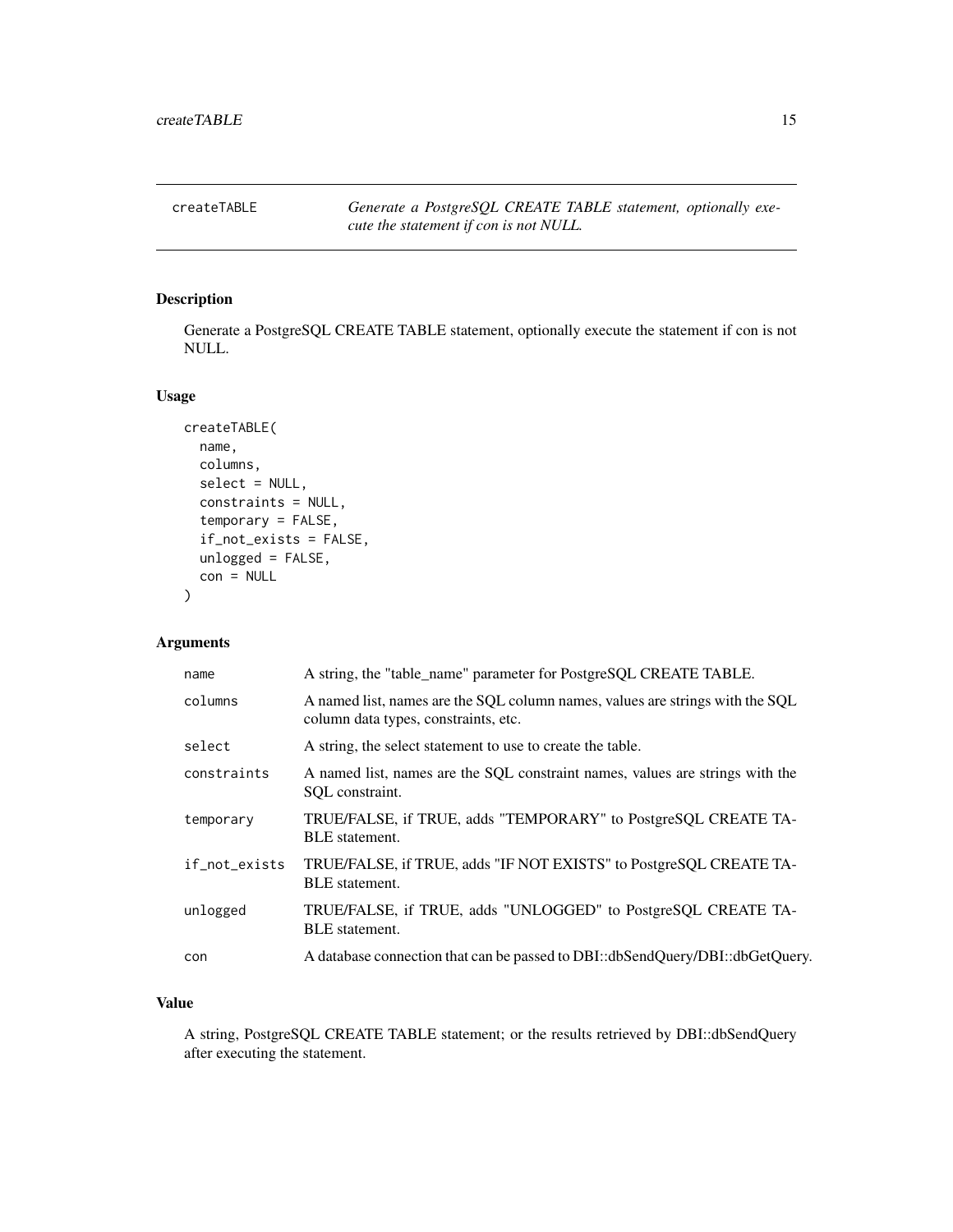## Examples

```
createTABLE(
name = "sample",
columns = list(col1 = "SERIAL NOT NULL", col2 = "INTEGER", col3 = "TEXT"),
constraints = list(sample_constraint = "UNIQUE(col3)")
)
```
createTRIGGER *Generate a PostgreSQL CREATE TRIGGER statement, optionally execute the statement if con is not NULL.*

## Description

Generate a PostgreSQL CREATE TRIGGER statement, optionally execute the statement if con is not NULL.

#### Usage

```
createTRIGGER(name, when, event, on, for_each_row = FALSE, func, con = NULL)
```
## Arguments

| name         | A string, the "name" parameter for PostgreSQL CREATE TRIGGER.                                     |
|--------------|---------------------------------------------------------------------------------------------------|
| when         | A string, the "when" parameter (BEFORE, AFTER, INSTEAD OF) for Post-<br>greSQL CREATE TRIGGER.    |
| event        | A string, the "event" parameter (INSERT/UPDATE/DELETE/TRUNCATE) for<br>PostgreSQL CREATE TRIGGER. |
| on           | A string, the "table_name" parameter for PostgreSQL CREATE TRIGGER.                               |
| for_each_row | TRUE/FALSE, if TRUE, adds "FOR EACH ROW" to PostgreSQL CREATE<br><b>TRIGGER</b> statement.        |
| func         | A string, the function call to be executed by the PostgreSQL CREATE TRIG-<br>GER.                 |
| con          | A database connection that can be passed to DBI::dbSendQuery/DBI::dbGetQuery.                     |
|              |                                                                                                   |

## Value

A string, PostgreSQL CREATE TRIGGER statement; or the results retrieved by DBI::dbSendQuery after executing the statement.

<span id="page-15-0"></span>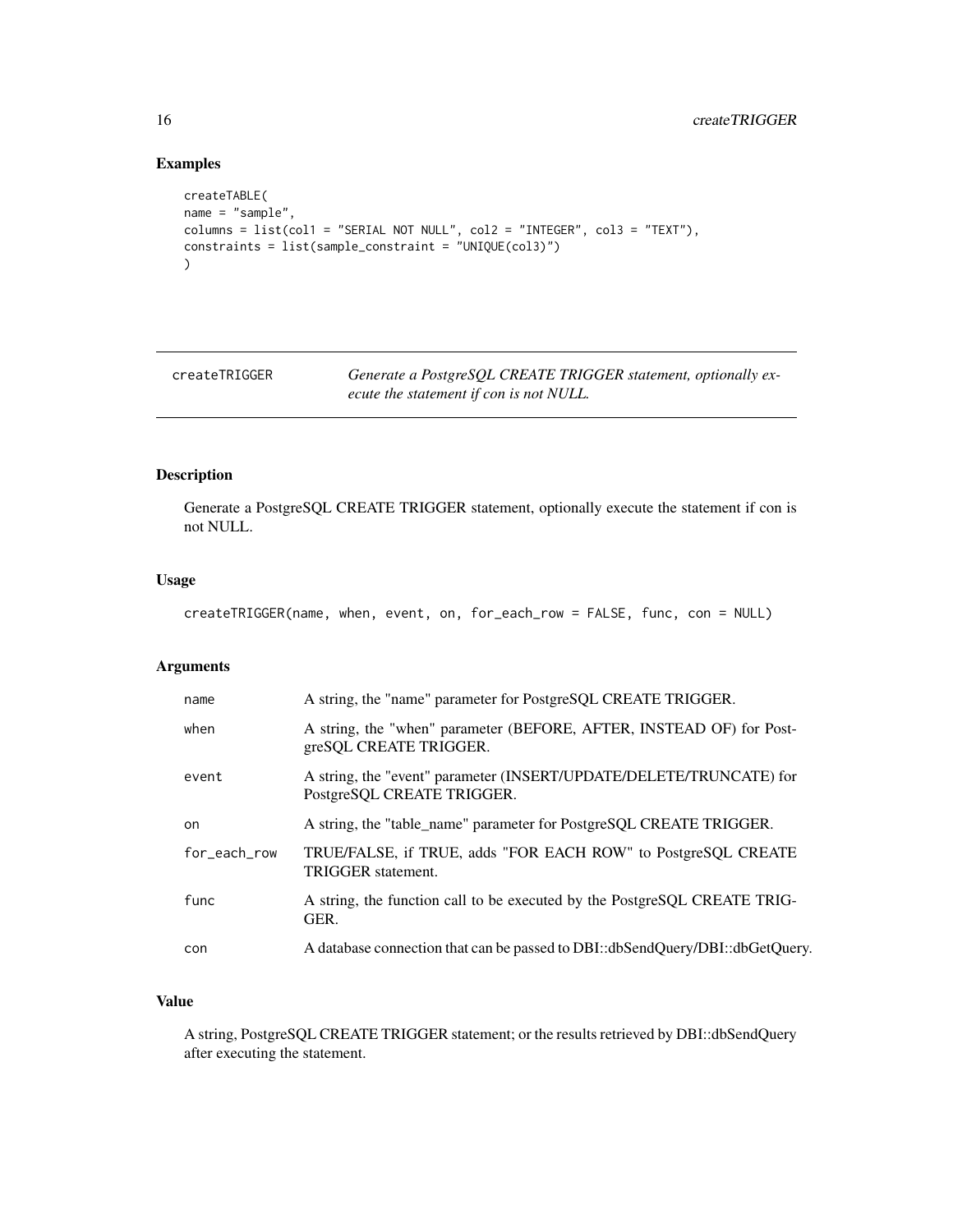## <span id="page-16-0"></span>create\_sql\_script 17

## Examples

```
createTRIGGER(
name = "sample_trigger",
when = "AFTER",
event = "INSERT"
on = "sample_table",
for_each_row = TRUE,
func = "function_sample()"
)
```
create\_sql\_script *Create a SQL script, optionally execute the statement if con is not NULL.*

#### Description

Create a SQL script, optionally execute the statement if con is not NULL.

## Usage

```
create_sql_script(..., path = NULL, con = NULL)
```
## Arguments

| $\cdot$ $\cdot$ $\cdot$ | A string, SOL command to be combined into one document or statement.          |
|-------------------------|-------------------------------------------------------------------------------|
| path                    | A string, the file path (include the file name) to save the script.           |
| con                     | A database connection that can be passed to DBI::dbSendQuery/DBI::dbGetQuery. |

#### Value

A string, SQL commands combined into one document or statement; or the results retrieved by DBI::dbSendQuery after executing the statement.

```
create_sql_script(
createSCHEMA("dev"),
sql_80_char_comment(),
createTABLE(name = "sample",
columns = list(coll = "SERIAL NOT NULL", col2 = "INTERERC.", col3 = "TEXT"),
constraints = list(sample_constraint = "UNIQUE(col3)")
))
```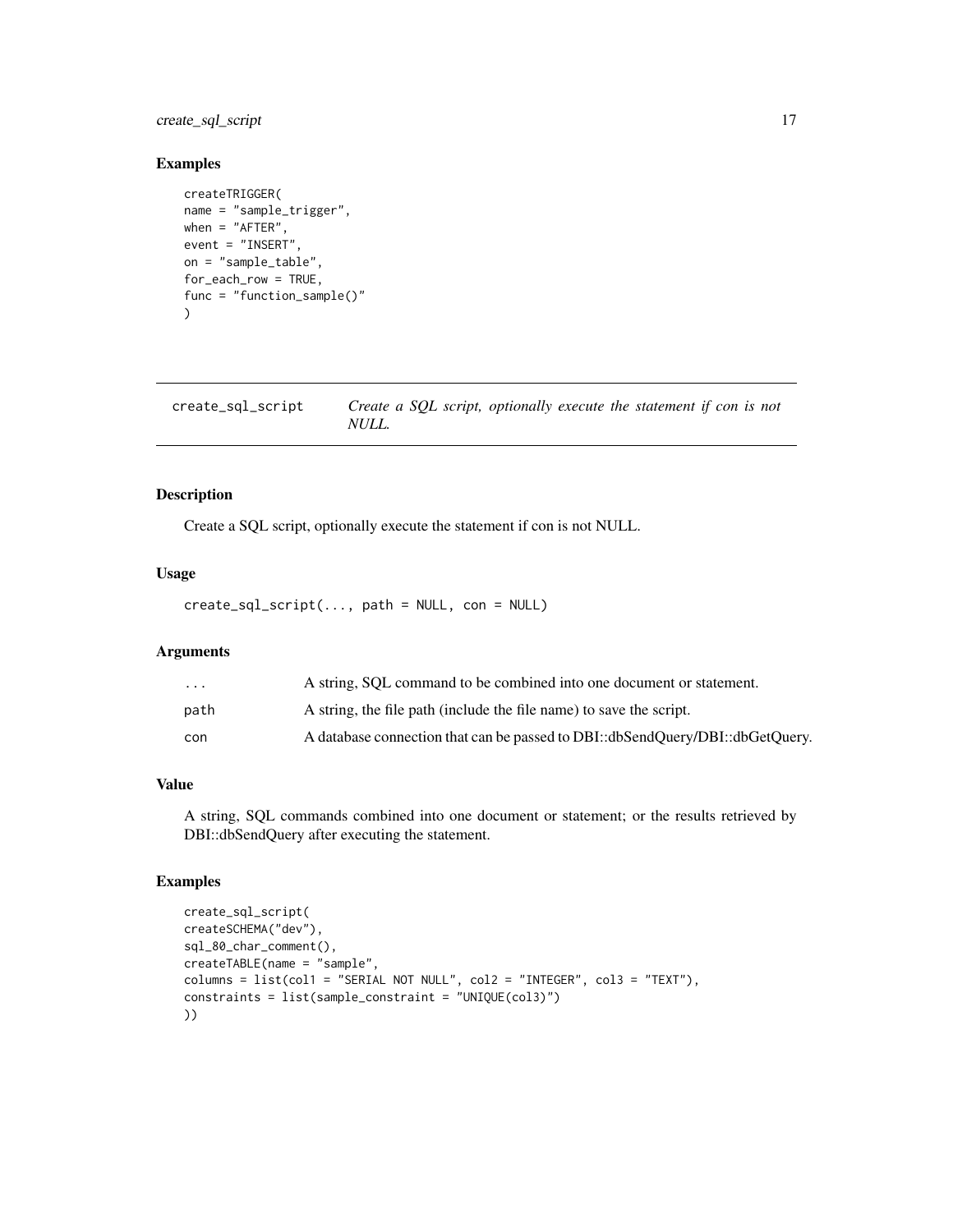<span id="page-17-0"></span>DELETE *Generate a PostgreSQL DELETE statement, optionally execute the statement if con is not NULL.*

## Description

Generate a PostgreSQL DELETE statement, optionally execute the statement if con is not NULL.

## Usage

DELETE(schema = NULL, table, where = NULL, con = NULL)

## Arguments

| schema | A string, the schema name of the SQL table to DELETE from.                                                                                                                                                                    |
|--------|-------------------------------------------------------------------------------------------------------------------------------------------------------------------------------------------------------------------------------|
| table  | A string, the table name of the SQL table to DELETE from.                                                                                                                                                                     |
| where  | A named list, names are the columns for comparison, values are lists with a<br>comparison operator and a value the comparison operator will check against.<br>ex: list(col1 = list(comparison = "=", value = quoteText("b"))) |
| con    | A database connection that can be passed to DBI::dbSendQuery/DBI::dbGetQuery.                                                                                                                                                 |

## Value

A string, PostgreSQL DELETE statement; or the results retrieved by DBI::dbGetQuery after executing the statement.

```
DELETE(
schema = "test",
table = "table1",
where = list(
 coll = list(comparison = "='", value = quotient("b")),
  col2 = list(comparison = "IS", value = "NULL")\mathcal{L}\big)
```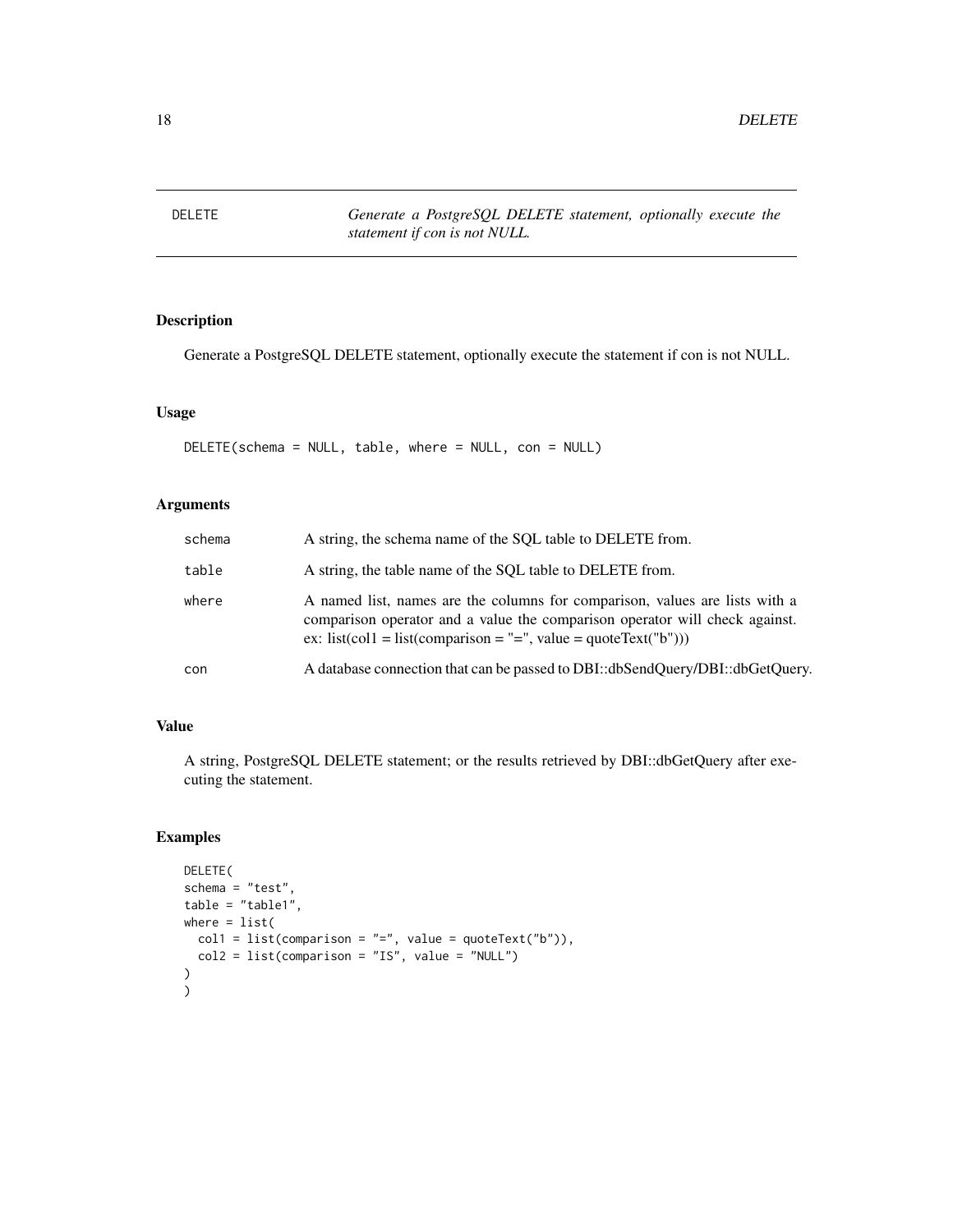<span id="page-18-0"></span>dropDATABASE *Generate a PostgreSQL DROP DATABASE statement, optionally execute the statement if con is not NULL.*

## Description

Generate a PostgreSQL DROP DATABASE statement, optionally execute the statement if con is not NULL.

## Usage

```
dropDATABASE(name, if_exists = FALSE, force = FALSE, con = NULL)
```
#### Arguments

| name      | A string, the "name" parameter for PostgreSQL DROP DATABASE.                    |
|-----------|---------------------------------------------------------------------------------|
| if_exists | TRUE/FALSE, if TRUE, adds "IF EXISTS" to PostgreSQL DROP DATABASE<br>statement. |
| force     | TRUE/FALSE, if TRUE, adds "FORCE" to PostgreSQL DROP DATABASE<br>statement.     |
| con       | A database connection that can be passed to DBI::dbSendQuery/DBI::dbGetQuery.   |

#### Value

A string, PostgreSQL DROP DATABASE statement; or the results retrieved by DBI::dbSendQuery after executing the statement.

#### Examples

```
dropDATABASE("dbTest01")
```

| dropEXTENSION | Generate a PostgreSQL DROP EXTENSION statement, optionally ex- |
|---------------|----------------------------------------------------------------|
|               | ecute the statement if con is not NULL.                        |

## Description

Generate a PostgreSQL DROP EXTENSION statement, optionally execute the statement if con is not NULL.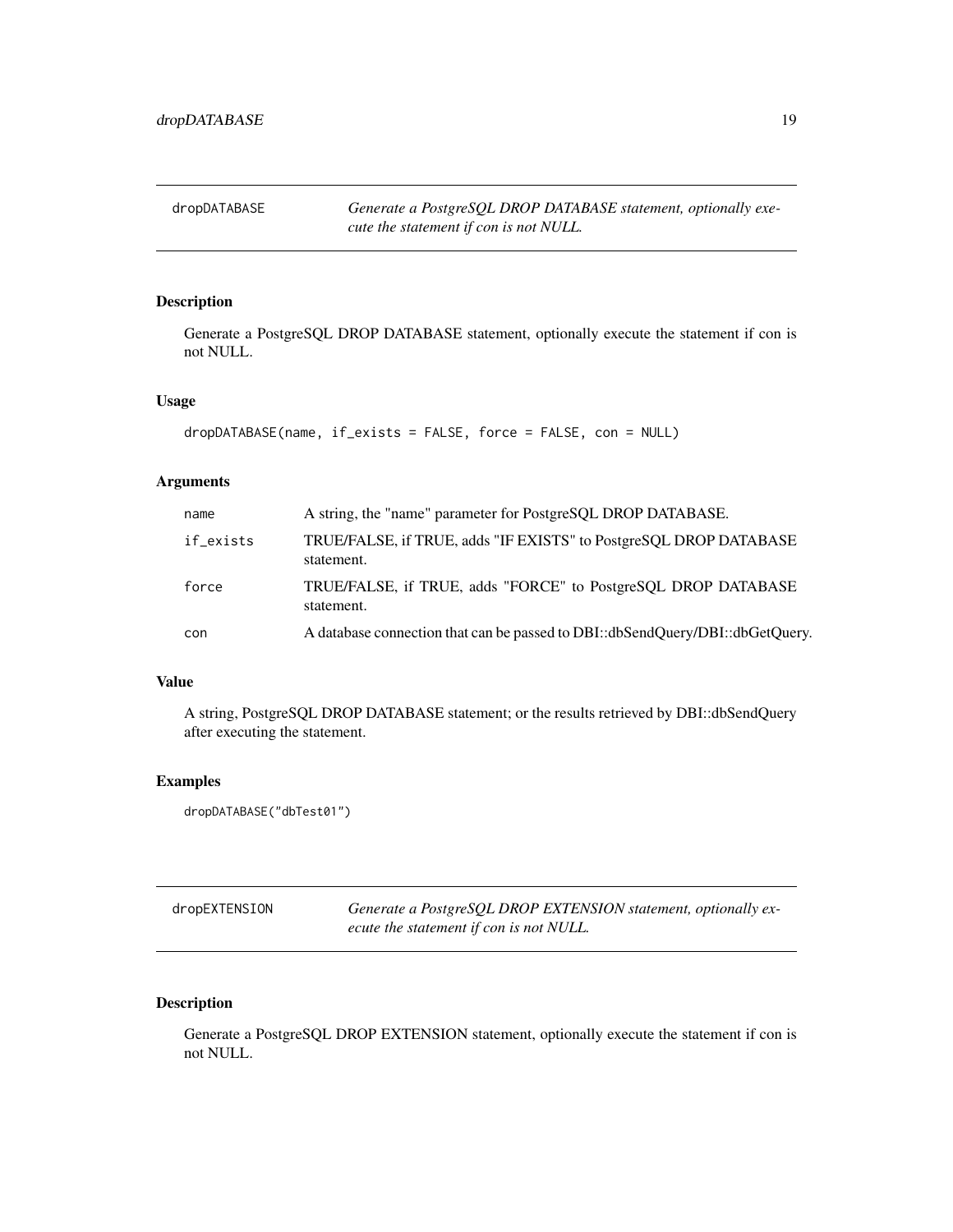## Usage

```
dropEXTENSION(
 name,
  if_exists = FALSE,
 cascade = FALSE,
 restrict = FALSE,
  con = NULL
)
```
## Arguments

| name      | A string, the "name" parameter for PostgreSQL DROP EXTENSION.                      |
|-----------|------------------------------------------------------------------------------------|
| if_exists | TRUE/FALSE, if TRUE, adds "IF EXISTS" to PostgreSQL DROP EXTEN-<br>SION statement. |
| cascade   | TRUE/FALSE, if TRUE, adds "CASCADE" to PostgreSQL DROP EXTEN-<br>SION statement.   |
| restrict  | TRUE/FALSE, if TRUE, adds "RESTRICT" to PostgreSQL DROP EXTEN-<br>SION statement.  |
| con       | A database connection that can be passed to DBI::dbSendQuery/DBI::dbGetQuery.      |

## Value

A string, PostgreSQL DROP EXTENSION statement; or the results retrieved by DBI::dbSendQuery after executing the statement.

## Examples

dropEXTENSION("pgcrypto")

| dropFUNCTION | Generate a PostgreSQL DROP FUNCTION statement, optionally ex- |
|--------------|---------------------------------------------------------------|
|              | ecute the statement if con is not NULL.                       |

## Description

Generate a PostgreSQL DROP FUNCTION statement, optionally execute the statement if con is not NULL.

```
dropFUNCTION(
  name,
  args = NULL,
  if_exists = FALSE,
  cascade = FALSE,
  restrict = FALSE,
  con = NULL
\mathcal{E}
```
<span id="page-19-0"></span>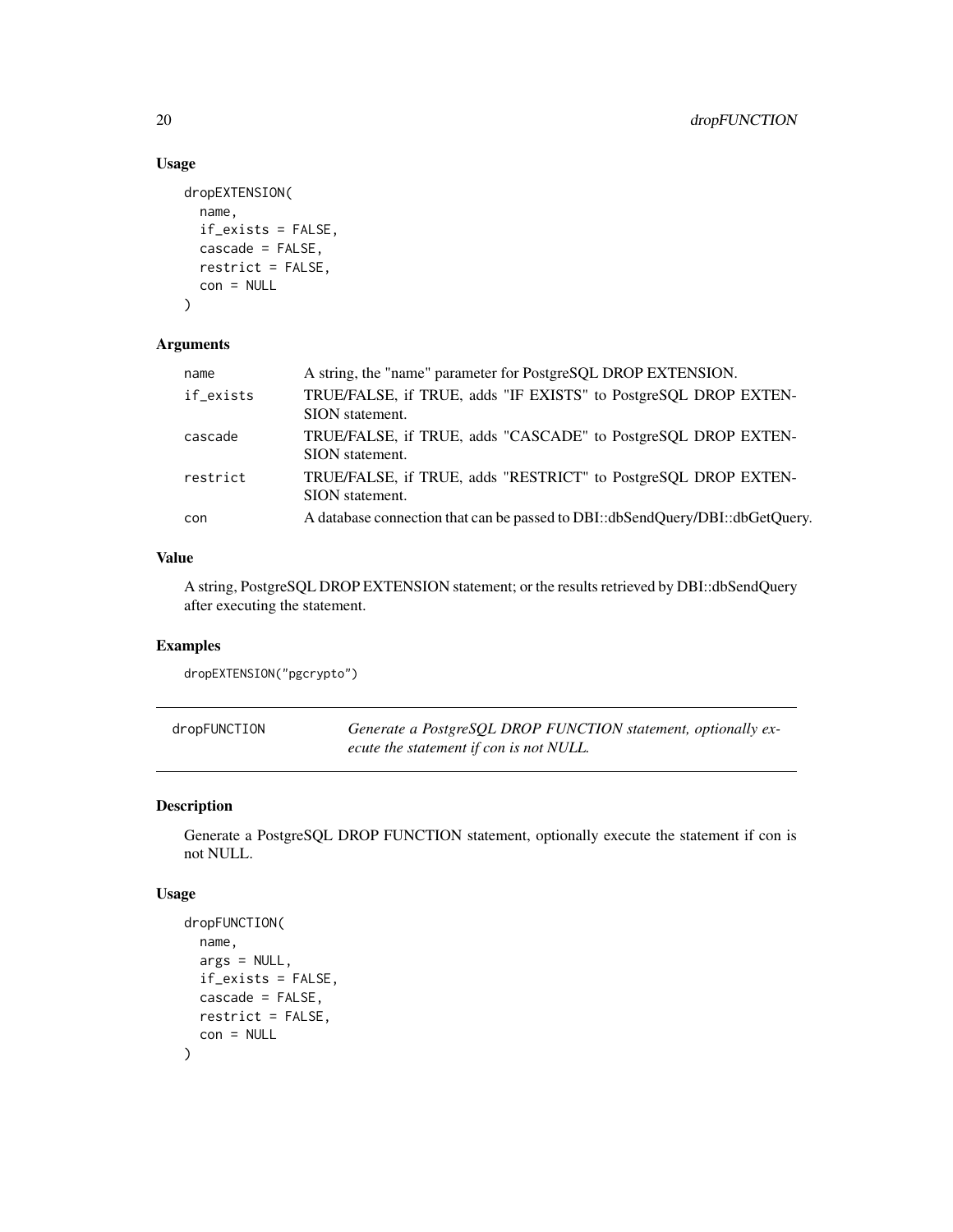## <span id="page-20-0"></span>dropPROCEDURE 21

## Arguments

| name      | A string, the "name" parameter for PostgreSQL DROP FUNCTION.                                      |
|-----------|---------------------------------------------------------------------------------------------------|
| args      | A named list, names are the argument names, values are strings with the argu-<br>ment data types. |
| if_exists | TRUE/FALSE, if TRUE, adds "IF EXISTS" to PostgreSQL DROP FUNCTION<br>statement.                   |
| cascade   | TRUE/FALSE, if TRUE, adds "CASCADE" to PostgreSQL DROP FUNCTION<br>statement.                     |
| restrict  | TRUE/FALSE, if TRUE, adds "RESTRICT" to PostgreSQL DROP FUNCTION<br>statement.                    |
| con       | A database connection that can be passed to DBI::dbSendQuery/DBI::dbGetQuery.                     |

## Value

A string, PostgreSQL DROP FUNCTION statement; or the results retrieved by DBI::dbSendQuery after executing the statement.

## Examples

```
dropFUNCTION(
name = "sample",
args = list(a = "INTER", b = "TEXT")\mathcal{L}
```

| dropPROCEDURE | Generate a PostgreSQL DROP PROCEDURE statement, optionally |
|---------------|------------------------------------------------------------|
|               | execute the statement if con is not NULL.                  |

## Description

Generate a PostgreSQL DROP PROCEDURE statement, optionally execute the statement if con is not NULL.

```
dropPROCEDURE(
  name,
  args = NULL,
  if_exists = FALSE,
  cascade = FALSE,
  restrict = FALSE,
  con = NULL
\mathcal{E}
```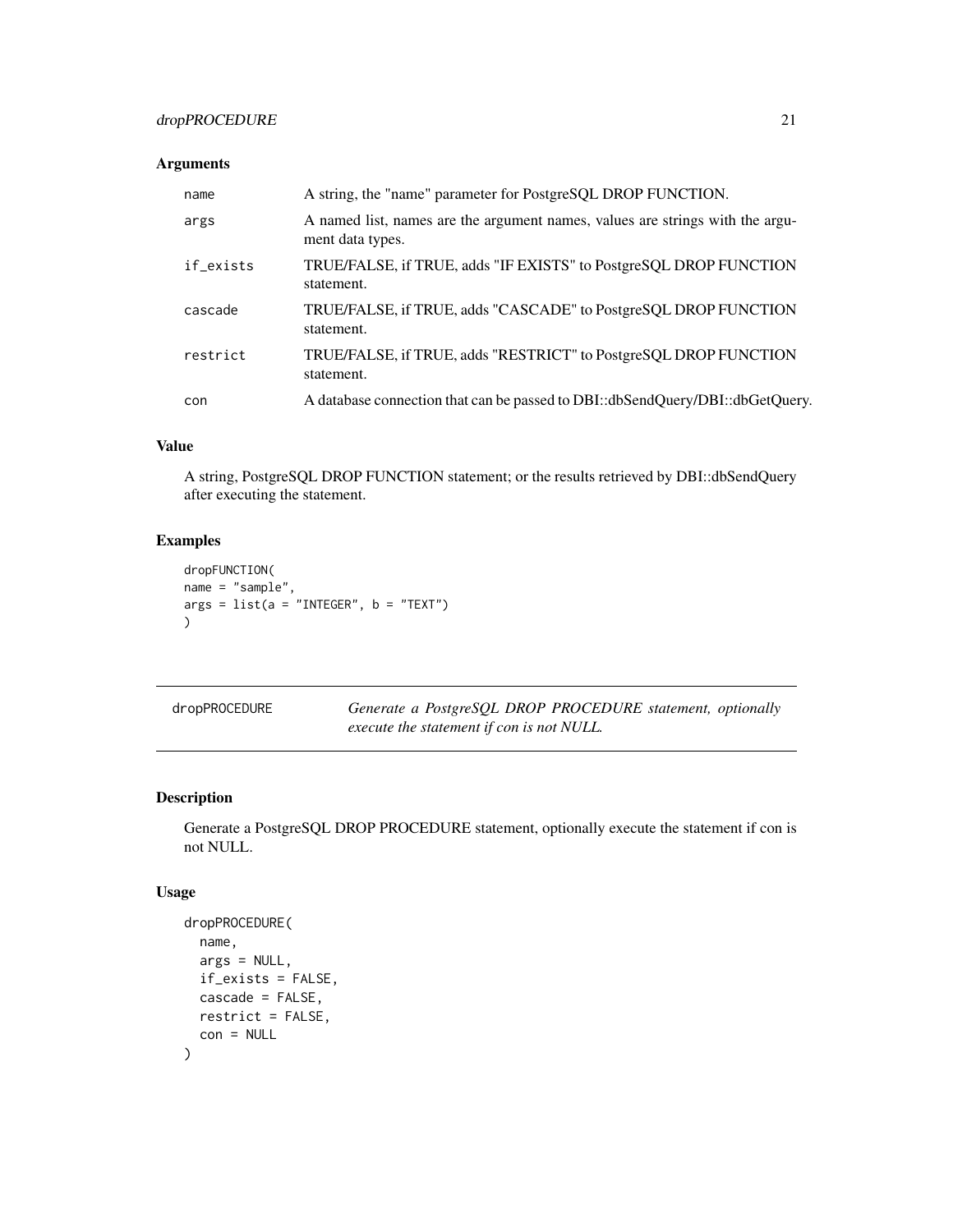## <span id="page-21-0"></span>Arguments

| name      | A string, the "name" parameter for PostgreSQL DROP PROCEDURE.                                     |
|-----------|---------------------------------------------------------------------------------------------------|
| args      | A named list, names are the argument names, values are strings with the argu-<br>ment data types. |
| if_exists | TRUE/FALSE, if TRUE, adds "IF EXISTS" to PostgreSQL DROP PROCE-<br>DURE statement.                |
| cascade   | TRUE/FALSE, if TRUE, adds "CASCADE" to PostgreSQL DROP PROCE-<br>DURE statement.                  |
| restrict  | TRUE/FALSE, if TRUE, adds "RESTRICT" to PostgreSQL DROP PROCE-<br>DURE statement.                 |
| con       | A database connection that can be passed to DBI::dbSendQuery/DBI::dbGetQuery.                     |

#### Value

A string, PostgreSQL DROP PROCEDURE statement; or the results retrieved by DBI::dbSendQuery after executing the statement.

## Examples

```
dropPROCEDURE(
name = "sample",
args = list(a = "INTER", b = "TEXT")\mathcal{L}
```

| dropSCHEMA | Generate a PostgreSQL DROP SCHEMA statement, optionally exe- |  |  |
|------------|--------------------------------------------------------------|--|--|
|            | cute the statement if con is not NULL.                       |  |  |

## Description

Generate a PostgreSQL DROP SCHEMA statement, optionally execute the statement if con is not NULL.

```
dropSCHEMA(
  name,
  if_exists = FALSE,
  cascade = FALSE,
  restrict = FALSE,
  con = NULL
\mathcal{L}
```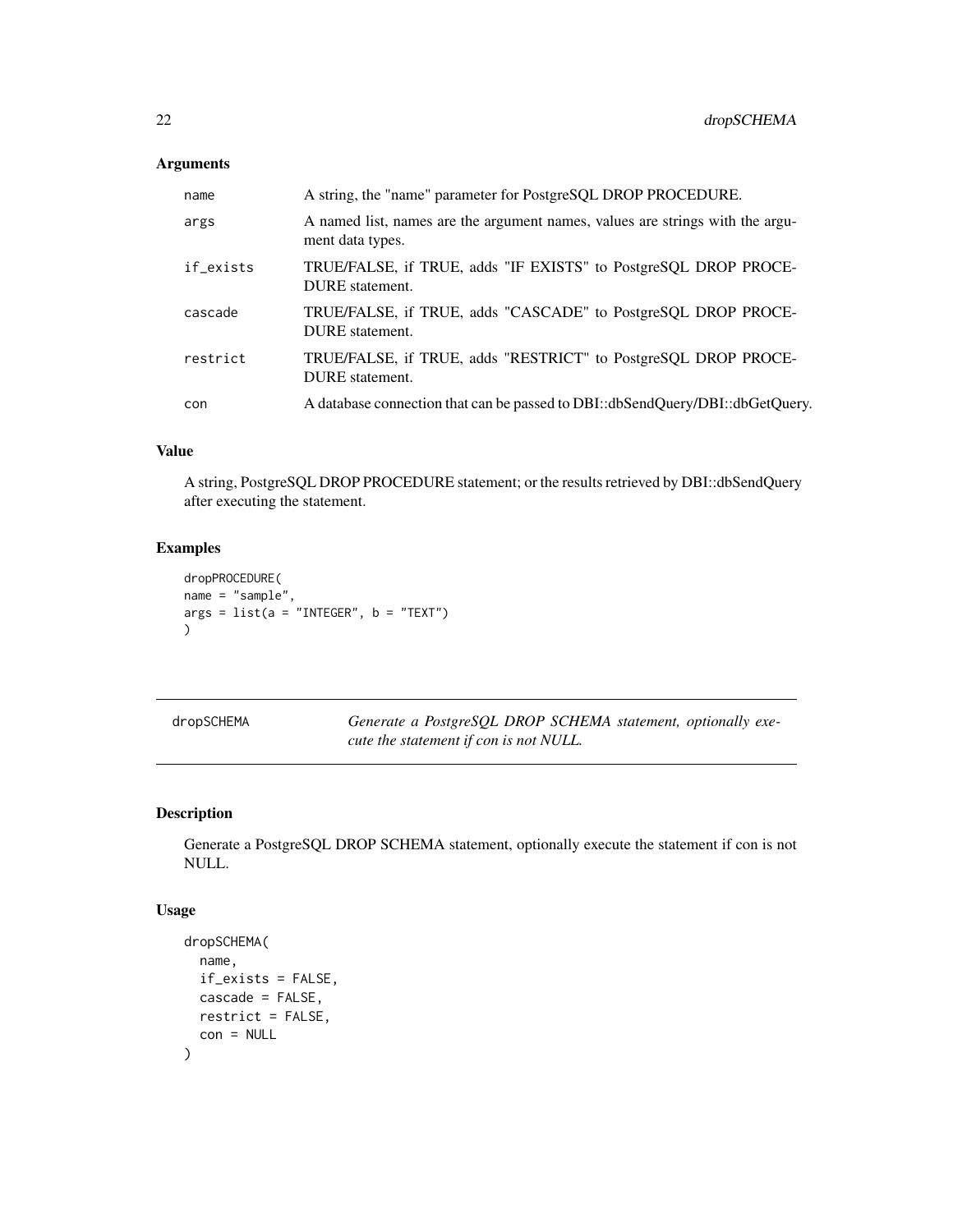## <span id="page-22-0"></span>dropTABLE 23

## Arguments

| name      | A string, the "name" parameter for PostgreSQL DROP SCHEMA.                    |
|-----------|-------------------------------------------------------------------------------|
| if_exists | TRUE/FALSE, if TRUE, adds "IF EXISTS" to PostgreSQL DROP SCHEMA<br>statement. |
| cascade   | TRUE/FALSE, if TRUE, adds "CASCADE" to PostgreSQL DROP SCHEMA<br>statement.   |
| restrict  | TRUE/FALSE, if TRUE, adds "RESTRICT" to PostgreSQL DROP SCHEMA<br>statement.  |
| con       | A database connection that can be passed to DBI::dbSendQuery/DBI::dbGetQuery. |

## Value

A string, PostgreSQL DROP SCHEMA statement; or the results retrieved by DBI::dbSendQuery after executing the statement.

## Examples

dropSCHEMA("dev")

| dropTABLE | Generate a PostgreSQL DROP TABLE statement, optionally execute |
|-----------|----------------------------------------------------------------|
|           | the statement if con is not NULL.                              |

## Description

Generate a PostgreSQL DROP TABLE statement, optionally execute the statement if con is not NULL.

## Usage

```
dropTABLE(
 name,
 if_exists = FALSE,
 cascade = FALSE,
 restrict = FALSE,
  con = NULL
)
```

| name      | A string, the "name" parameter for PostgreSOL DROP TABLE.                    |
|-----------|------------------------------------------------------------------------------|
| if_exists | TRUE/FALSE, if TRUE, adds "IF EXISTS" to PostgreSQL DROP TABLE<br>statement. |
| cascade   | TRUE/FALSE, if TRUE, adds "CASCADE" to PostgreSQL DROP TABLE state-<br>ment. |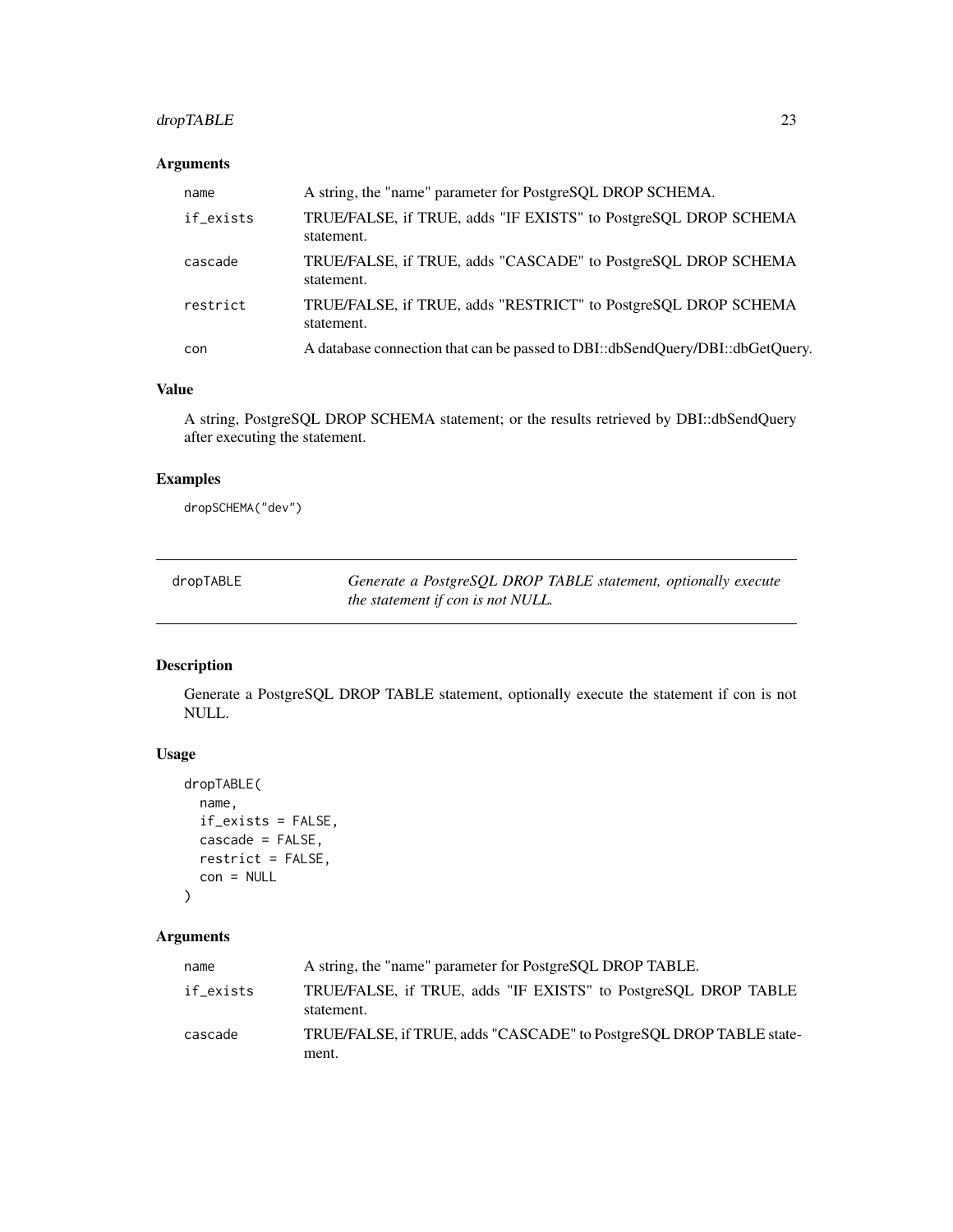<span id="page-23-0"></span>

| restrict | TRUE/FALSE, if TRUE, adds "RESTRICT" to PostgreSQL DROP TABLE<br>statement.   |
|----------|-------------------------------------------------------------------------------|
| con      | A database connection that can be passed to DBI::dbSendQuery/DBI::dbGetQuery. |

## Value

A string, PostgreSQL DROP TABLE statement; or the results retrieved by DBI::dbSendQuery after executing the statement.

## Examples

dropTABLE("sample")

| dropTRIGGER | Generate a PostgreSQL DROP TRIGGER statement, optionally exe- |
|-------------|---------------------------------------------------------------|
|             | cute the statement if con is not NULL.                        |

## Description

Generate a PostgreSQL DROP TRIGGER statement, optionally execute the statement if con is not NULL.

## Usage

```
dropTRIGGER(
 name,
 on,
 if_exists = FALSE,
 cascade = FALSE,
 restrict = FALSE,
 con = NULL)
```

| name      | A string, the "name" parameter for PostgreSQL DROP TRIGGER.                    |
|-----------|--------------------------------------------------------------------------------|
| on.       | A string, the "table_name" parameter for PostgreSQL DROP TRIGGER.              |
| if_exists | TRUE/FALSE, if TRUE, adds "IF EXISTS" to PostgreSQL DROP TRIGGER<br>statement. |
| cascade   | TRUE/FALSE, if TRUE, adds "CASCADE" to PostgreSQL DROP TRIGGER<br>statement.   |
| restrict  | TRUE/FALSE, if TRUE, adds "RESTRICT" to PostgreSQL DROP TRIGGER<br>statement.  |
| con       | A database connection that can be passed to DBI::dbSendQuery/DBI::dbGetQuery.  |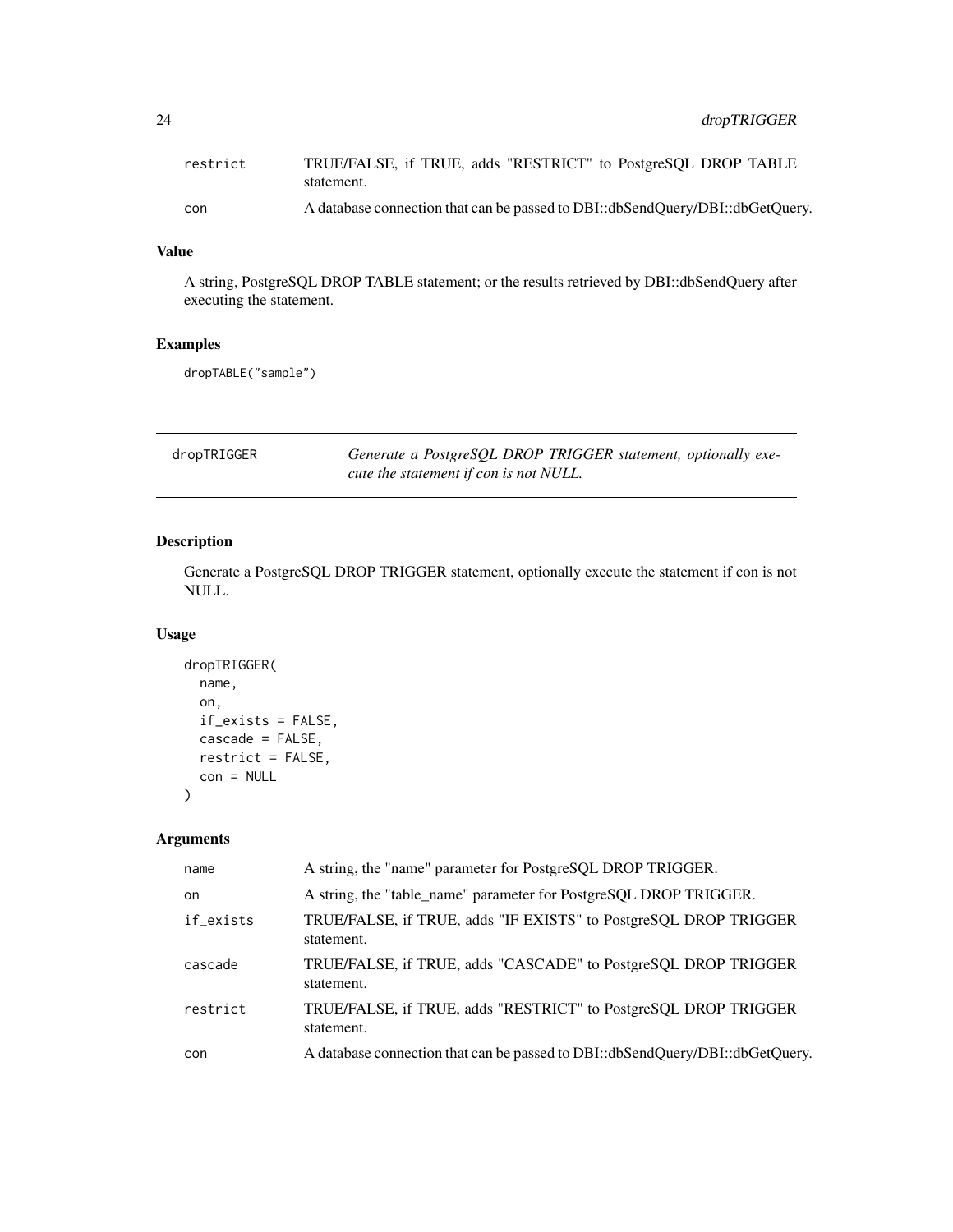#### <span id="page-24-0"></span>INSERT 25

## Value

A string, PostgreSQL DROP TRIGGER statement; or the results retrieved by DBI::dbSendQuery after executing the statement.

## Examples

```
dropTRIGGER(
name = "sample_trigger",
on = "sample_table"
\mathcal{L}
```
INSERT *Generate a PostgreSQL INSERT statement, optionally execute the statement if con is not NULL.*

#### Description

Generate a PostgreSQL INSERT statement, optionally execute the statement if con is not NULL.

#### Usage

```
INSERT(
 x = NULL,schema = NULL,
  table,
  types = NULL,
  returning = NULL,
 quote_text = TRUE,
 cast = TRUE,prepare = TRUE,
 batch_size = 50000,
  double_quote_names = FALSE,
  select = NULL,
  select_cols = NULL,
  con = NULL,n\_cores = 1,table_is_temporary = FALSE,
  retain_insert_order = FALSE,
  connect_db_name = NULL
```

```
)
```

| x      | A list, data.frame or data.table, names must match the column names of the<br>destination SOL table. |
|--------|------------------------------------------------------------------------------------------------------|
| schema | A string, the schema name of the destination SOL table.                                              |
| table  | A string, the table name of the destination SOL table.                                               |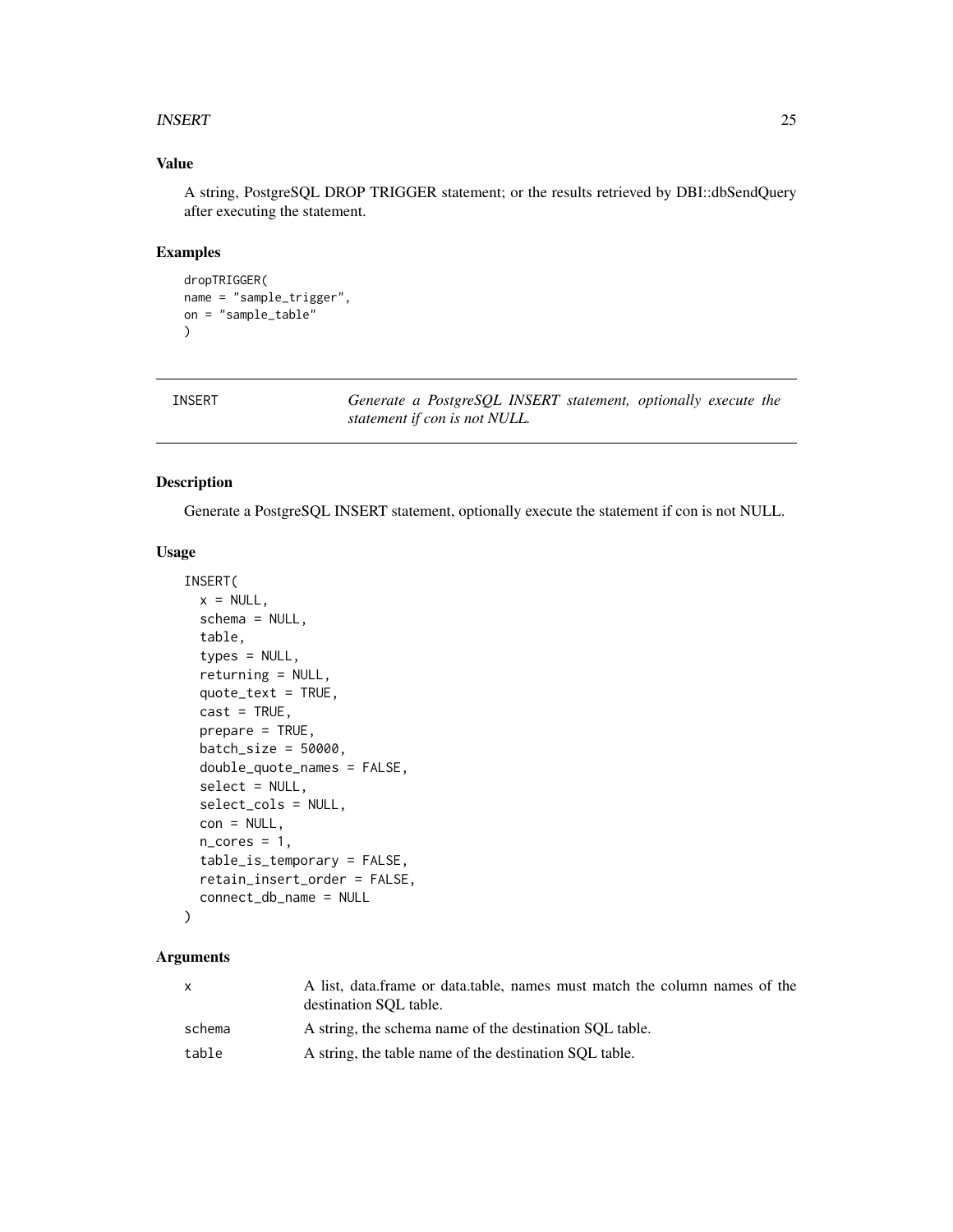| types               | A vector of character strings specifying the SQL data types of the destination<br>columns, the position of the type should match the position of the column for<br>that type in x. Required if prepare or cast is TRUE.                                                                                                                          |  |
|---------------------|--------------------------------------------------------------------------------------------------------------------------------------------------------------------------------------------------------------------------------------------------------------------------------------------------------------------------------------------------|--|
| returning           | A vector of character strings specifying the SQL column names to be returned<br>by the INSERT statement.                                                                                                                                                                                                                                         |  |
| quote_text          | TRUE/FALSE, if TRUE, calls quoteText() to add single quotes around character<br>strings.                                                                                                                                                                                                                                                         |  |
| cast                | TRUE/FALSE, if TRUE, will add SQL to cast the data to be inserted to the<br>specified type.                                                                                                                                                                                                                                                      |  |
| prepare             | TRUE/FALSE, if TRUE, creates a PostgreSQL prepared statement for inserting<br>the data.                                                                                                                                                                                                                                                          |  |
| batch_size          | Integer, the maximum number of records to submit in one statement.                                                                                                                                                                                                                                                                               |  |
| double_quote_names  |                                                                                                                                                                                                                                                                                                                                                  |  |
|                     | TRUE/FALSE, if TRUE, adds double quotes to column names.                                                                                                                                                                                                                                                                                         |  |
| select              | A string, a SELECT statement.                                                                                                                                                                                                                                                                                                                    |  |
| select_cols         | A character vector of the columns to insert the results of the select statement.<br>Only used if select is not NULL.                                                                                                                                                                                                                             |  |
| con                 | A database connection that can be passed to DBI::dbSendQuery/DBI::dbGetQuery.                                                                                                                                                                                                                                                                    |  |
| n_cores             | A integer, the number of cores to use for parallel forking (passed to paral-<br>lel::mclapply as mc.cores).                                                                                                                                                                                                                                      |  |
| table_is_temporary  |                                                                                                                                                                                                                                                                                                                                                  |  |
|                     | TRUE/FALSE, if TRUE, prevents parallel processing.                                                                                                                                                                                                                                                                                               |  |
| retain_insert_order |                                                                                                                                                                                                                                                                                                                                                  |  |
|                     | TRUE/FALSE, if TRUE, prevents parallel processing.                                                                                                                                                                                                                                                                                               |  |
| connect_db_name     |                                                                                                                                                                                                                                                                                                                                                  |  |
|                     | $\overline{11}$ . The company of $\overline{1}$ , $\overline{1}$ , $\overline{1}$ , $\overline{1}$ , $\overline{1}$ , $\overline{1}$ , $\overline{1}$ , $\overline{1}$ , $\overline{1}$ , $\overline{1}$ , $\overline{1}$ , $\overline{1}$ , $\overline{1}$ , $\overline{1}$ , $\overline{1}$ , $\overline{1}$ , $\overline{1}$ , $\overline{1}$ |  |

The name of the database to pass to connect() when inserting in parallel.

## Value

A string, PostgreSQL INSERT statement; or a string, PostgreSQL prepared statement; or the results retrieved by DBI::dbGetQuery after executing the statement.

```
INSERT(
x = list(coll = c("a", "b", "c"), col2 = c(1, 2, 3)),schema = "test",
table = "table1",
prepare = TRUE,
types = c("TEXT", "INTEGER"),
returning = NULL,
quote_text = TRUE,
cast = TRUE\mathcal{L}
```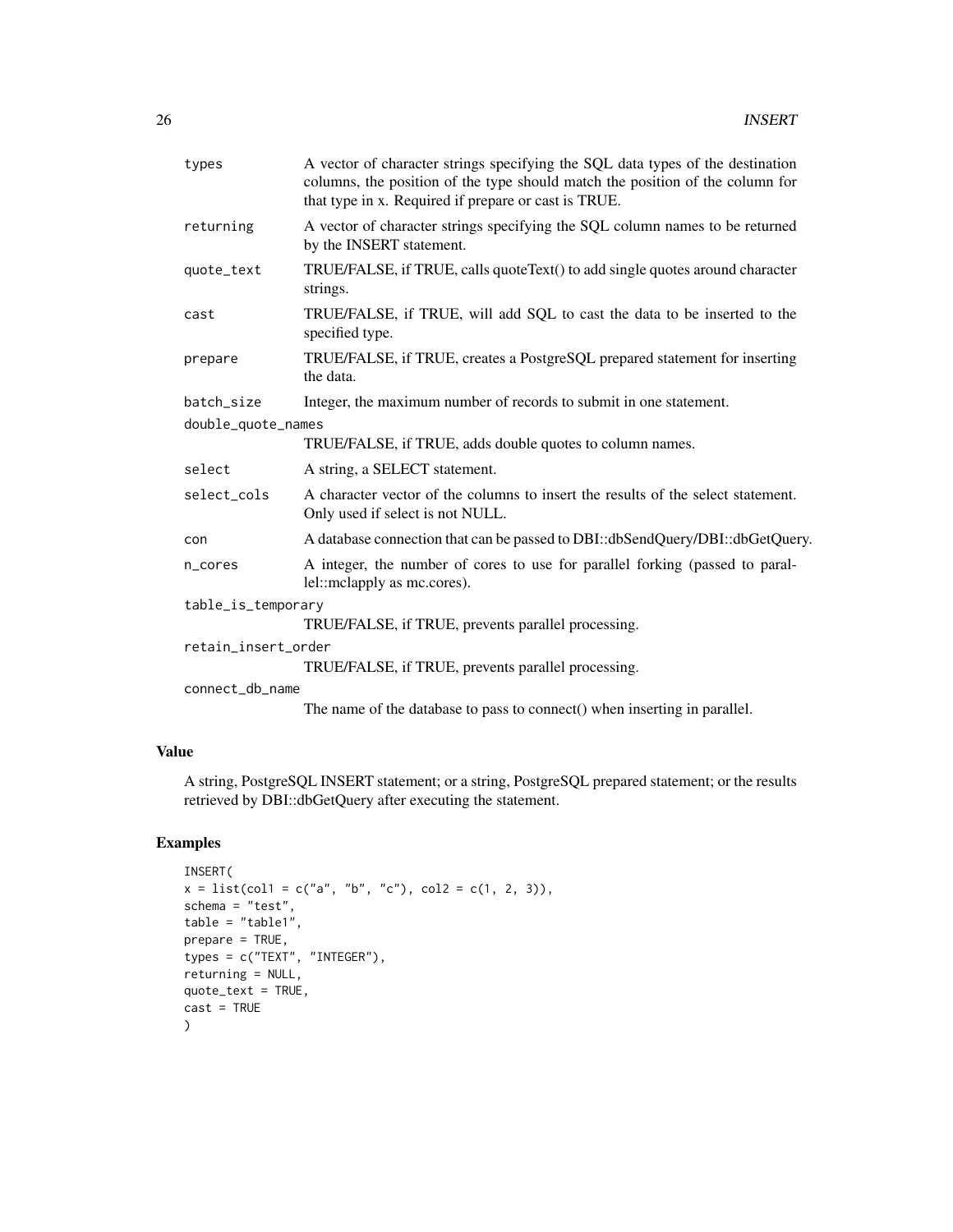<span id="page-26-0"></span>insert\_batch\_chunker *Helper function for INSERT*

## Description

Helper function for INSERT

## Usage

insert\_batch\_chunker(x, n\_batches, batch\_size)

## Arguments

| X          | A vector of data to insert.                               |
|------------|-----------------------------------------------------------|
| n batches  | Integer, the number of batches needed to insert the data. |
| batch size | Integer, the size of each batch.                          |

## Value

A list.

## Examples

insert\_batch\_chunker(c(1, 2, 3), 1, 100)

insert\_table\_chunker *Helper function for INSERT*

## Description

Helper function for INSERT

## Usage

```
insert_table_chunker(x, n_batches, batch_size)
```
## Arguments

| x          | A data table                                              |
|------------|-----------------------------------------------------------|
| n_batches  | Integer, the number of batches needed to insert the data. |
| batch size | Integer, the size of each batch.                          |

#### Value

A list.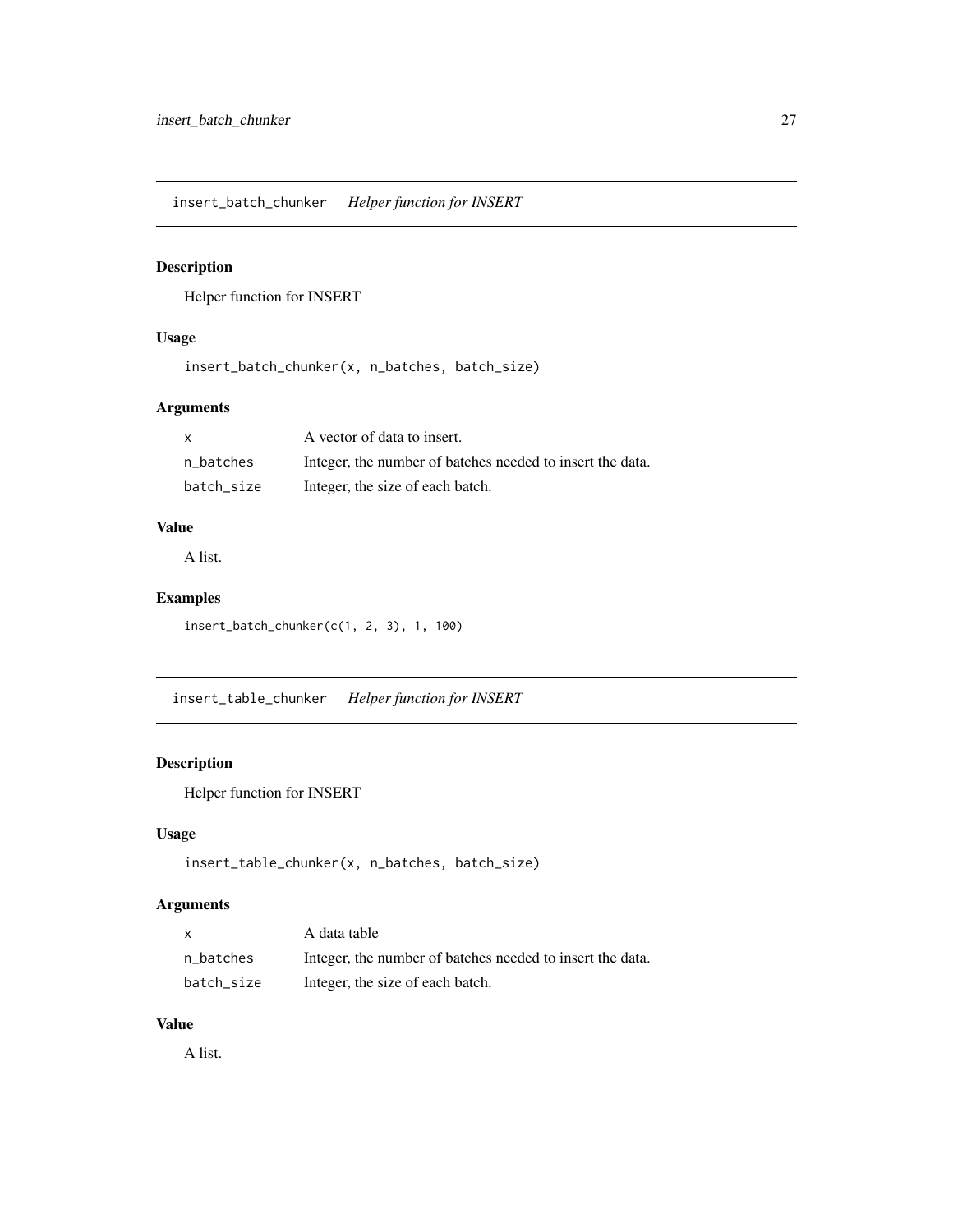## Examples

 $insert_table{\_}chunker(as.data.table(list(c1 = c(1, 2, 3))), 1, 100)$ 

pg\_addColumn *Helper command to add a column via ALTER TABLE.*

## Description

Helper command to add a column via ALTER TABLE.

## Usage

```
pg_addColumn(
  column_name,
  data_type,
  default = NULL,constraint = NULL,
  if_not_exists = FALSE
\mathcal{E}
```
## Arguments

| column_name | A string, the name of the column to add.                                        |
|-------------|---------------------------------------------------------------------------------|
| data_type   | A string, the data type of the column to add.                                   |
| default     | A string, a default value for the column to add.                                |
| constraint  | A string, a constraint for the column to add.                                   |
|             | if_not_exists Boolean, if TRUE, adds IF NOT EXISTS to the ADD COLUMN statement. |

## Value

A string, PostgreSQL helper statement to add a column using ALTER TABLE.

```
pg_addColumn(
column_name = "newCol",
data_type = "text"
)
```
<span id="page-27-0"></span>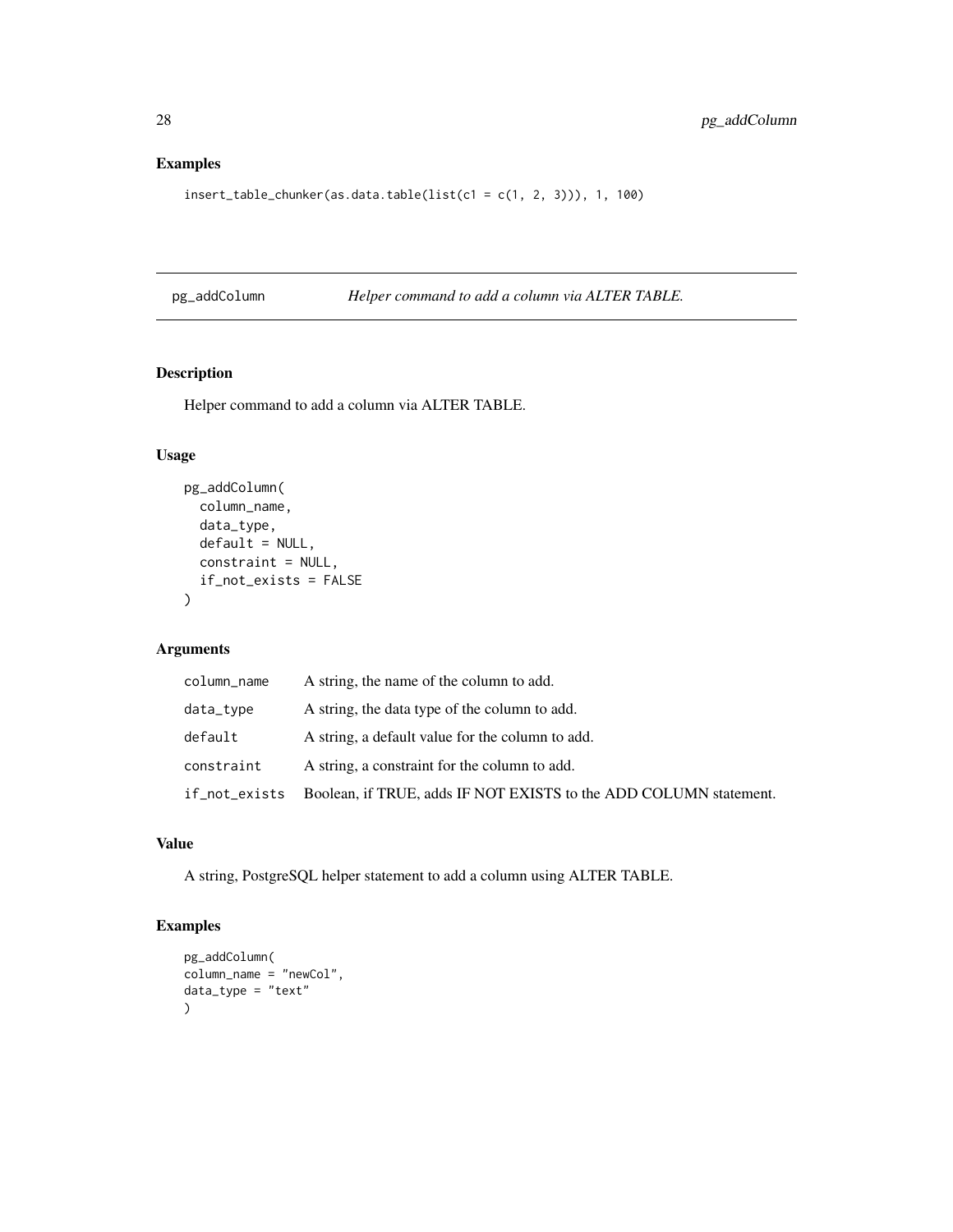<span id="page-28-0"></span>pg\_alterColumnType *Helper command to alter a column's data type via ALTER TABLE.*

## Description

Helper command to alter a column's data type via ALTER TABLE.

## Usage

```
pg_alterColumnType(column_name, data_type, using = NULL)
```
## Arguments

| column name | A string, the name of the column to add.                          |
|-------------|-------------------------------------------------------------------|
| data_type   | A string, the data type of the column to add.                     |
| using       | A string, a command to cast the column into the appropriate type. |

## Value

A string, PostgreSQL helper statement to alter a column type using ALTER TABLE.

## Examples

```
pg_alterColumnType(
column_name = "newCol",
data_type = "text"
)
```
pg\_data\_types *PostgreSQL data types*

## Description

A vector of PostgreSQL data types

## Usage

pg\_data\_types

## Format

A vector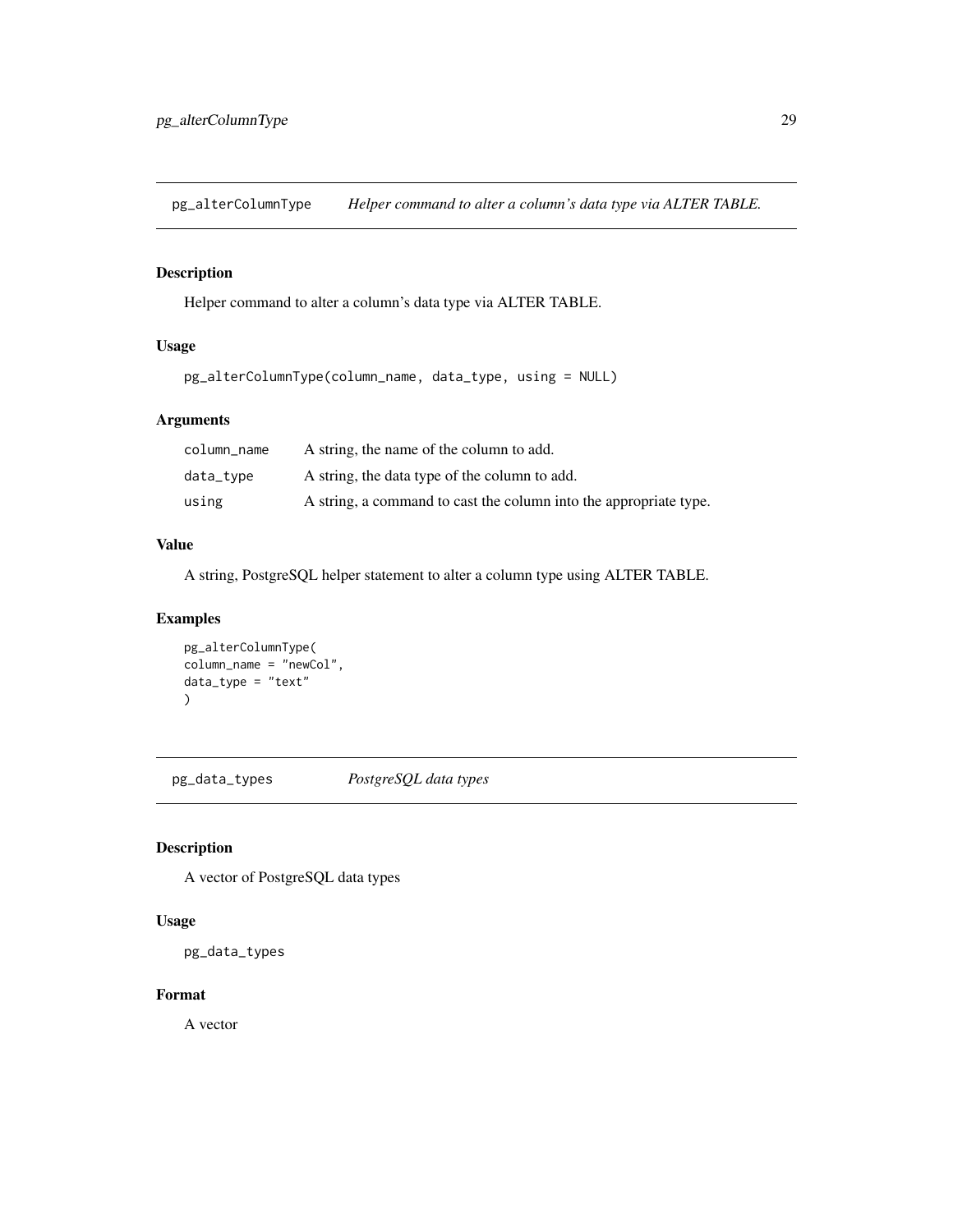<span id="page-29-0"></span>

## Description

Helper command to drop a column via ALTER TABLE.

## Usage

```
pg_dropColumn(
  column_name,
  cascade = FALSE,
 restrict = FALSE,
  if_exists = FALSE
)
```
## Arguments

| column_name | A string, the name of the column to drop.                      |
|-------------|----------------------------------------------------------------|
| cascade     | Boolean, if TRUE, adds CASCADE to the DROP COLUMN statement.   |
| restrict    | Boolean, if TRUE, adds RESTRICT to the DROP COLUMN statement.  |
| if exists   | Boolean, if TRUE, adds IF EXISTS to the DROP COLUMN statement. |

#### Value

A string, PostgreSQL helper statement to drop a column using ALTER TABLE.

## Examples

```
pg_dropColumn(
column_name = "newCol"
\lambda
```
pg\_renameColumn *Helper command to rename a column via ALTER TABLE.*

## Description

Helper command to rename a column via ALTER TABLE.

#### Usage

pg\_renameColumn(column\_name, new\_column\_name)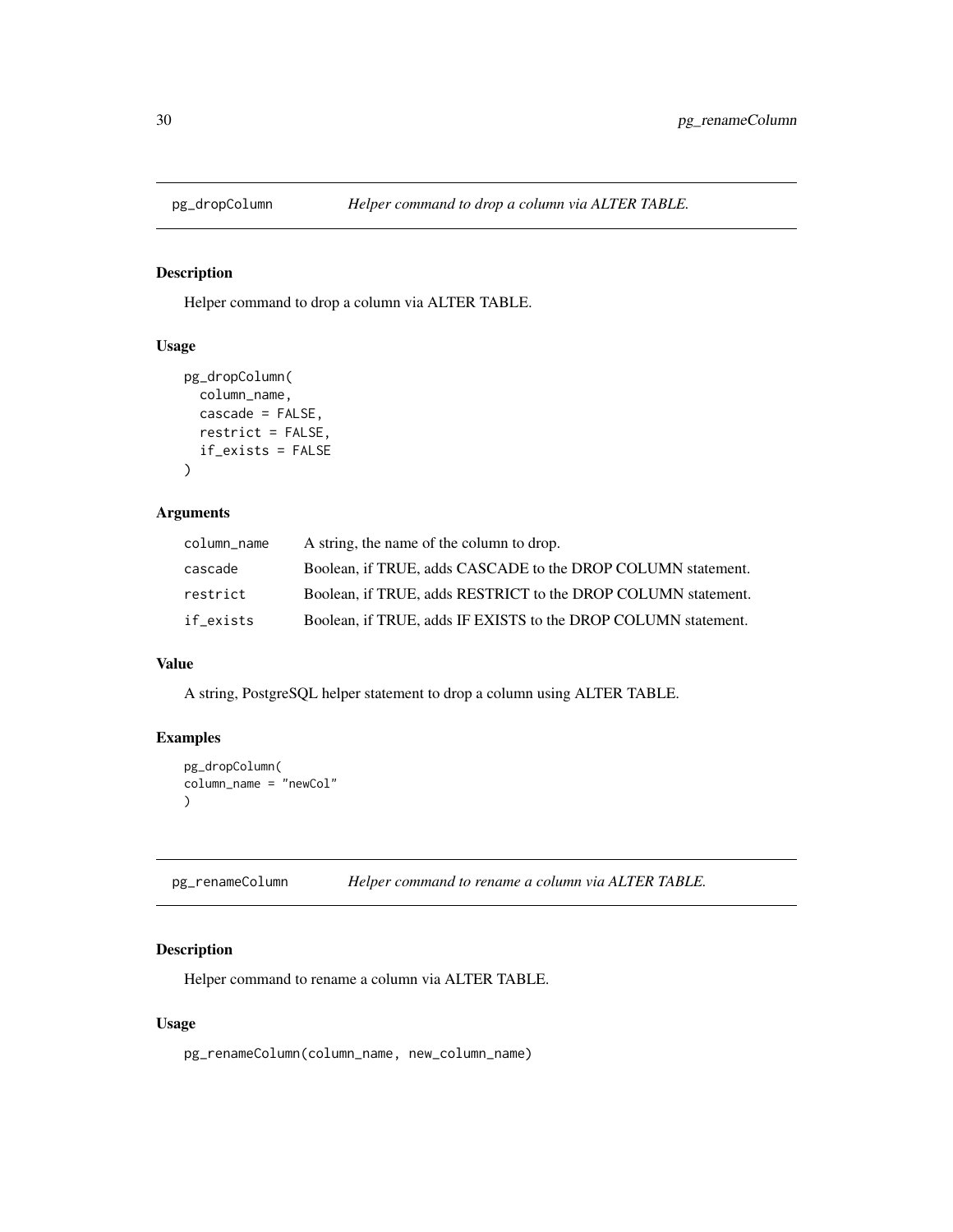## <span id="page-30-0"></span>Arguments

column\_name A string, the name of the column to change. new\_column\_name

A string, the new name for the column.

#### Value

A string, PostgreSQL helper statement to rename a column using ALTER TABLE.

#### Examples

```
pg_renameColumn(
column_name = "newCol",
new_column_name = "col1"
)
```
pg\_renameTable *Helper command to rename a table via ALTER TABLE.*

## Description

Helper command to rename a table via ALTER TABLE.

#### Usage

```
pg_renameTable(new_table_name)
```
#### Arguments

new\_table\_name A string, the new name for the table.

## Value

A string, PostgreSQL helper statement to rename a table using ALTER TABLE.

```
pg_renameTable(
new_table_name = "table1"
\mathcal{L}
```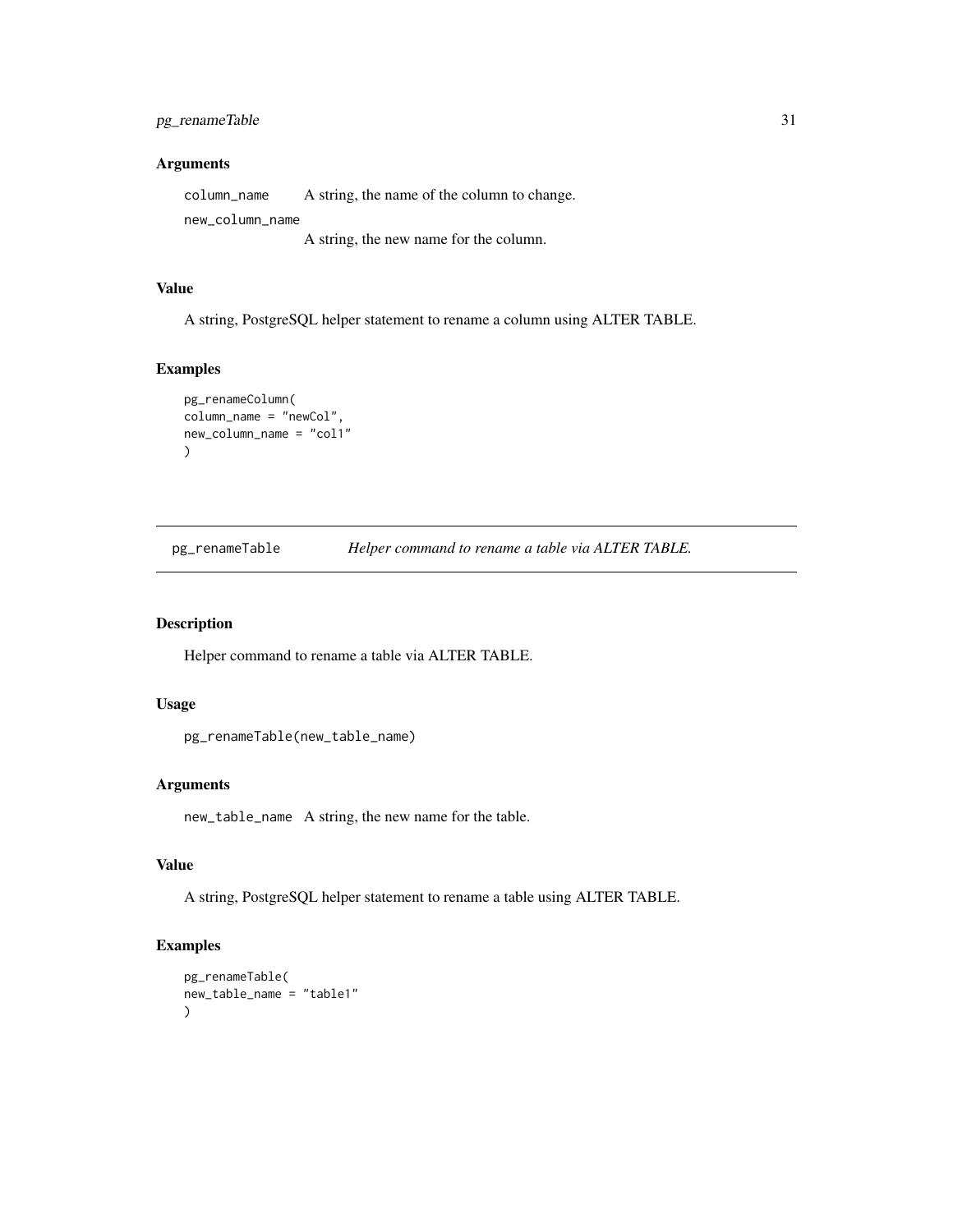<span id="page-31-0"></span>querySELECT *Generate a PostgreSQL select statement, optionally execute the statement if con is not NULL.*

## Description

Generate a PostgreSQL select statement, optionally execute the statement if con is not NULL.

## Usage

```
querySELECT(
  select,
  from = list(),where = NULL,
 group_by = NULL,having = NULL,
 order_by = NULL,
 con = NULL
)
```
## Arguments

| select   | A vector of columns/items to select.                                          |
|----------|-------------------------------------------------------------------------------|
| from     | A string, the table(s) to select from.                                        |
| where    | A string, text to include in the where clause.                                |
| group_by | A vector of columns/items to group by.                                        |
| having   | A vector of conditions to be met by aggregations.                             |
| order_by | A vector of columns/items to order by.                                        |
| con      | A database connection that can be passed to DBI::dbSendQuery/DBI::dbGetQuery. |

## Value

A string, PostgreSQL select statement; or the results retrieved by DBI::dbGetQuery after executing the statement.

```
querySELECT(
\verb|select = c("col1", "col2", "col1 + col2 AS col3"),from = "schema1.table1"
)
```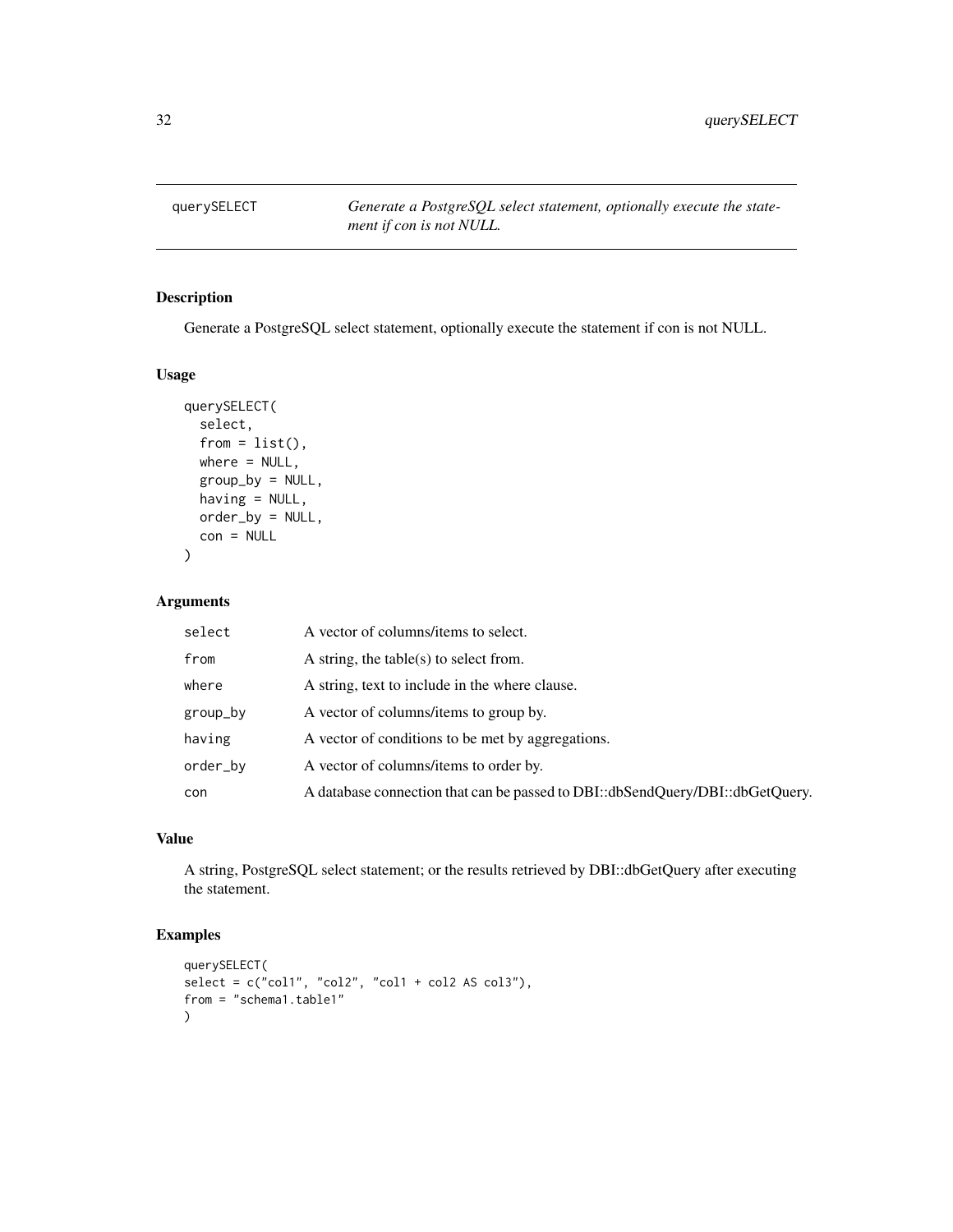<span id="page-32-0"></span>quoteText2 *Add single quotes to strings using stringi::stri\_join, useful for converting R strings into SQL formatted strings.*

## Description

Add single quotes to strings using stringi::stri\_join, useful for converting R strings into SQL formatted strings.

## Usage

```
quoteText2(x, char_only = TRUE, excluded_chars = c("NULL"))
```
## Arguments

| X         | A string.                                                                               |
|-----------|-----------------------------------------------------------------------------------------|
| char_only | TRUE/FALSE, if TRUE, adds quotes only if is character(x) is TRUE.                       |
|           | excluded chars A character vector, will not add quotes if a value is in excluded chars. |

#### Value

A string, with single quotes added to match PostgreSQL string formatting.

## Examples

```
quoteText2("Sample quotes.")
```
sqlNameWalk *Convert a column name into a PostgreSQL compatible name.*

## Description

Convert a column name into a PostgreSQL compatible name.

## Usage

sqlNameWalk(x, double\_quote = FALSE)

| X            | A string, a column name.                                                       |
|--------------|--------------------------------------------------------------------------------|
| double_quote | TRUE/FALSE, if true, will add double quotes rather than replace non-compatible |
|              | characters with underscores.                                                   |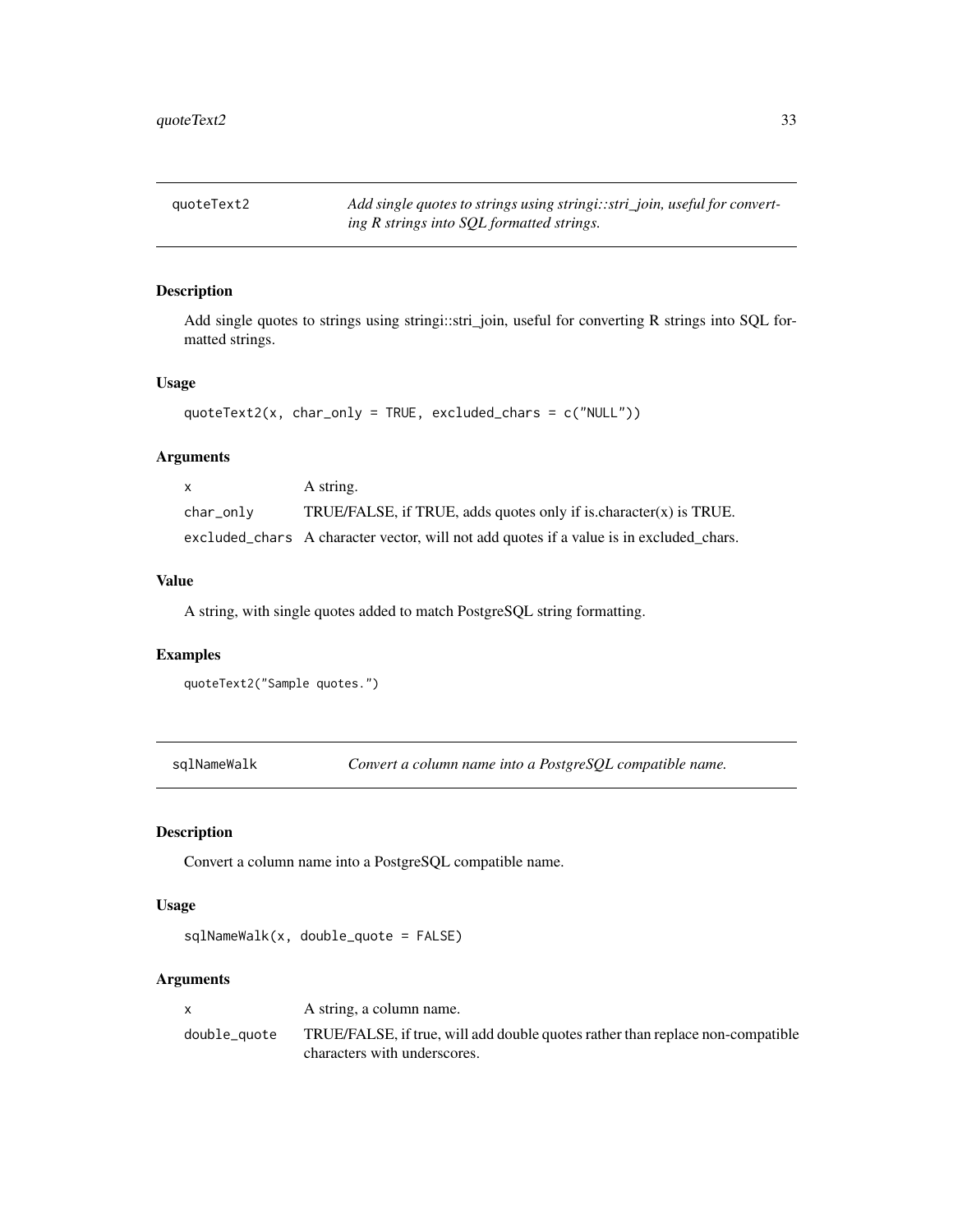<span id="page-33-0"></span>A string, a PostgreSQL compatible column name.

## Examples

sqlNameWalk("column 100 - sample b")

sqlTypeWalk *Get the PostgreSQL data type for a given R data type.*

## Description

Get the PostgreSQL data type for a given R data type.

#### Usage

sqlTypeWalk(x)

#### Arguments

x A string, a R data type.

#### Value

A string, the PostgreSQL data type for x.

## Examples

sqlTypeWalk(100.1209)

sql\_80\_char\_comment *Add a 80 char SQL comment, intended to be used for visual breaks in documents.*

## Description

Add a 80 char SQL comment, intended to be used for visual breaks in documents.

#### Usage

sql\_80\_char\_comment()

#### Value

A string, 80 chars of "-".

#### Examples

sql\_80\_char\_comment()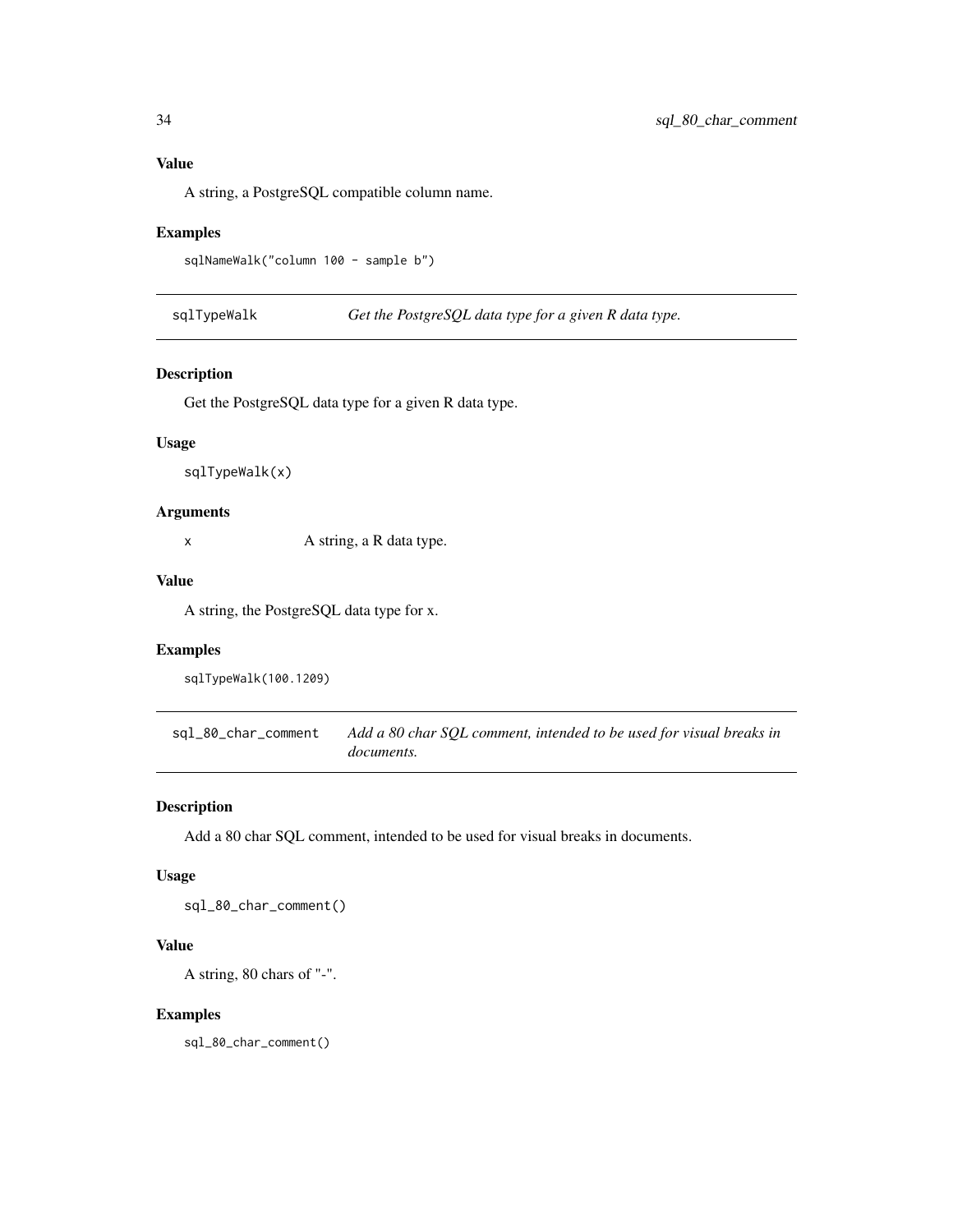<span id="page-34-0"></span>

## Description

Add a single line SQL comment.

## Usage

sql\_comment(x)

## Arguments

x A string.

## Value

A string prefixed with "–".

## Examples

sql\_comment("Sample single line comment.")

TRUNCATE *Generate a PostgreSQL TRUNCATE statement, optionally execute the statement if con is not NULL.*

#### Description

Generate a PostgreSQL TRUNCATE statement, optionally execute the statement if con is not NULL.

```
TRUNCATE(
  schema = NULL,
  table,
  restart_identity = FALSE,
  continue_identity = FALSE,
  cascade = FALSE,
  restrict = FALSE,
  con = NULL
\mathcal{E}
```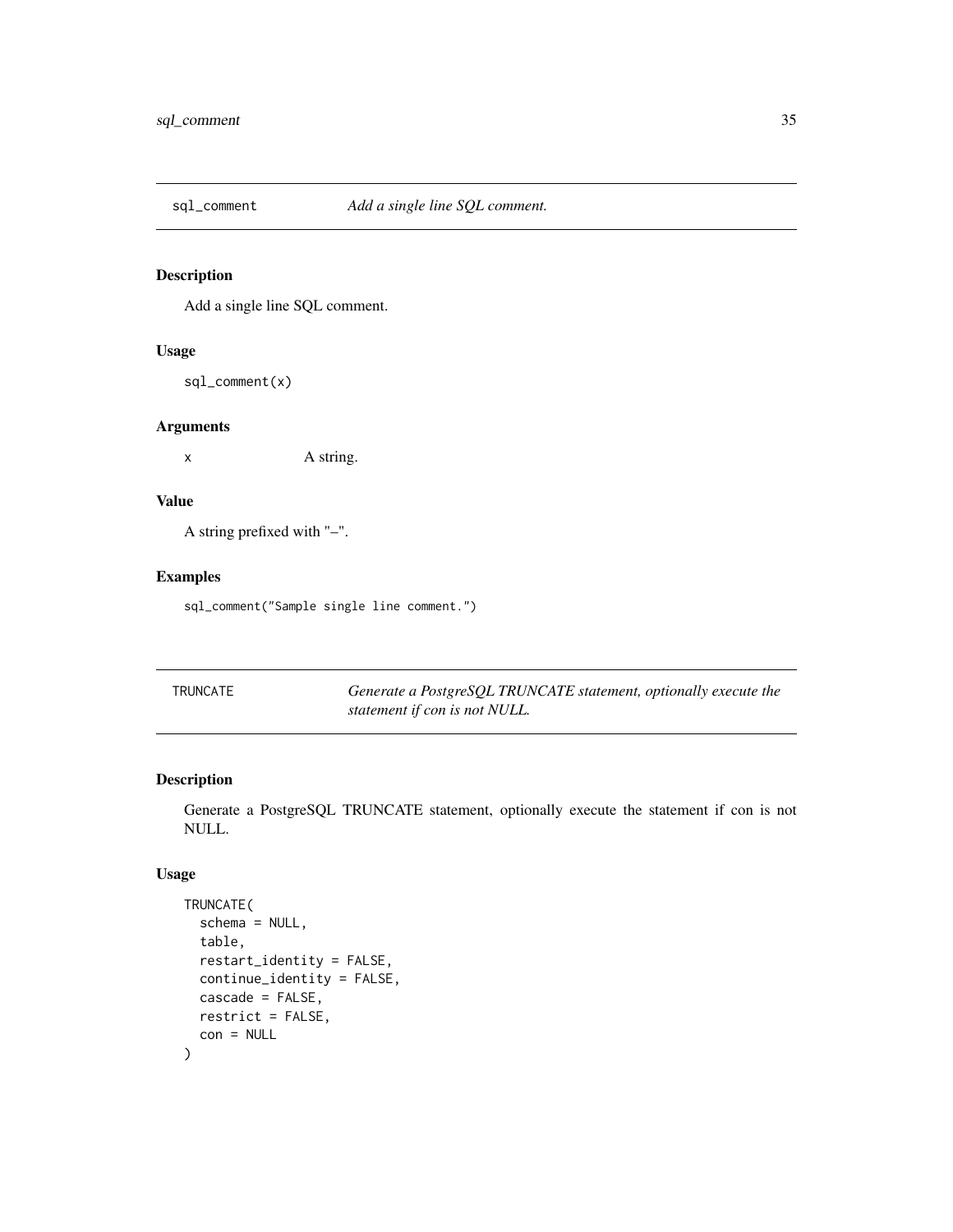## <span id="page-35-0"></span>Arguments

| schema            | A string, the schema name of the SQL table to TRUNCATE.                       |  |
|-------------------|-------------------------------------------------------------------------------|--|
| table             | A string, the table name of the SQL table to TRUNCATE.                        |  |
| restart_identity  |                                                                               |  |
|                   | TRUE/FALSE, if TRUE, will add RESTART IDENTITY to the statement.              |  |
| continue_identity |                                                                               |  |
|                   | TRUE/FALSE, if TRUE, will add CONTINUE IDENTITY to the statement.             |  |
| cascade           | TRUE/FALSE, if TRUE, will add CASCADE to the statement.                       |  |
| restrict          | TRUE/FALSE, if TRUE, will add RESTRICT to the statement.                      |  |
| con               | A database connection that can be passed to DBI::dbSendQuery/DBI::dbGetQuery. |  |

## Value

A string, PostgreSQL DELETE statement; or the results retrieved by DBI::dbGetQuery after executing the statement.

## Examples

```
TRUNCATE(
schema = "test",
table = "table1"
\mathcal{L}
```
UPDATE *Generate a PostgreSQL UPDATE statement, optionally execute the statement if con is not NULL.*

## Description

Generate a PostgreSQL UPDATE statement, optionally execute the statement if con is not NULL.

```
UPDATE(
  x,
  schema = NULL,
  table,
  where = list(),
  prepare = TRUE,
  types = NULL,
  returning = NULL,
  quote_text = TRUE,
  cast = TRUE,con = NULL
\mathcal{E}
```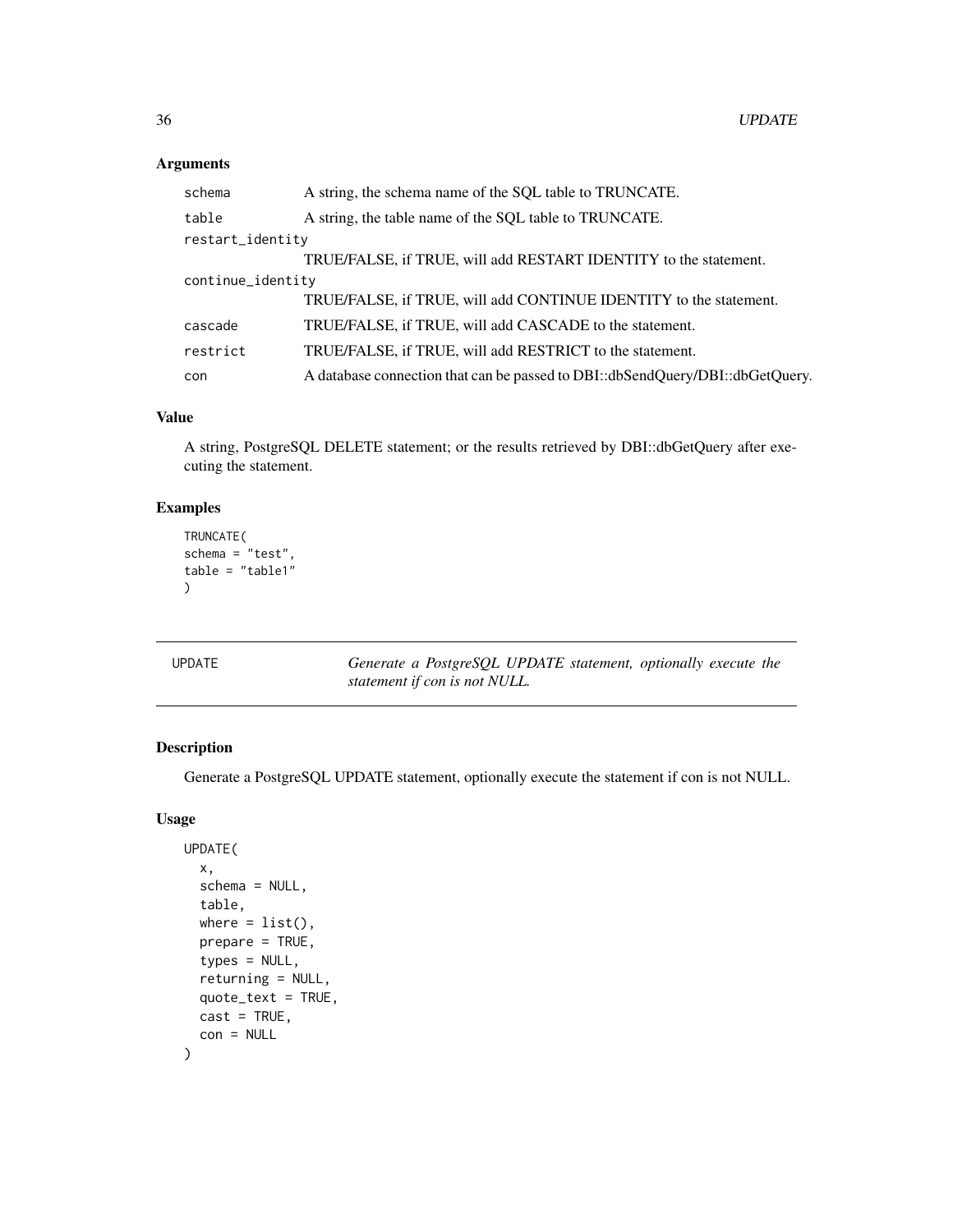#### $UPDATE$  37

## Arguments

| $\boldsymbol{\mathsf{x}}$ | A named list, names must match the column names of the destination SQL table,<br>values are the values to set the SQL records to.                                                                                             |
|---------------------------|-------------------------------------------------------------------------------------------------------------------------------------------------------------------------------------------------------------------------------|
| schema                    | A string, the schema name of the destination SQL table.                                                                                                                                                                       |
| table                     | A string, the table name of the destination SQL table.                                                                                                                                                                        |
| where                     | A named list, names are the columns for comparison, values are lists with a<br>comparison operator and a value the comparison operator will check against.<br>ex: list(col1 = list(comparison = "=", value = quoteText("b"))) |
| prepare                   | TRUE/FALSE, if TRUE, creates a PostgreSQL prepared statement for inserting<br>the data.                                                                                                                                       |
| types                     | A vector of character strings specifying the SQL data types of the destination<br>columns, the position of the type should match the position of the column for<br>that type in x. Required if prepare or cast is TRUE.       |
| returning                 | A vector of character strings specifying the SQL column names to be returned<br>by the INSERT statement.                                                                                                                      |
| quote_text                | TRUE/FALSE, if TRUE, calls quoteText() to add single quotes around character<br>strings.                                                                                                                                      |
| cast                      | TRUE/FALSE, if TRUE, will add SQL to cast the data to be inserted to the<br>specified type.                                                                                                                                   |
| con                       | A database connection that can be passed to DBI::dbSendQuery/DBI::dbGetQuery.                                                                                                                                                 |

## Value

A string, PostgreSQL UPDATE statement; or a string, PostgreSQL prepared statement; or the results retrieved by DBI::dbGetQuery after executing the statement.

```
UPDATE(
x = 1ist(col1 = "a", col2 = 1),
schema = "test",
table = "table1",
where = list(
 col1 = list(comparison = "=", value = quoter(x'b")),
 col2 = list(comparison = "IS", value = "NULL")),
prepare = FALSE,
types = c("TEXT", "INTEGER"),
returning = c("col3"),
quote_text = TRUE,
cast = TRUE\mathcal{L}
```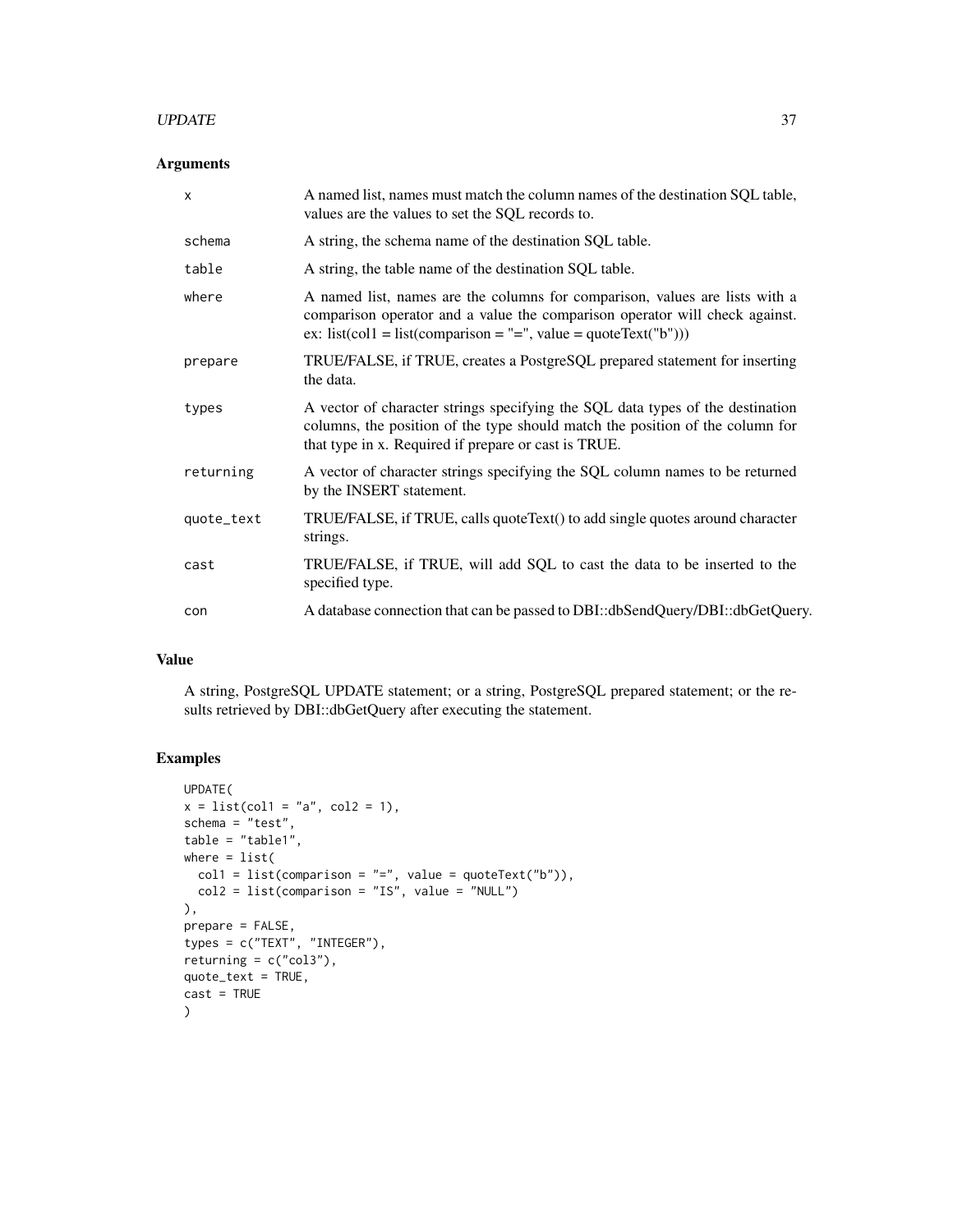<span id="page-37-0"></span>

## Description

Write a PostgreSQL array as a string from a vector.

## Usage

```
vecToArrayStr(x, double_quote = TRUE)
```
## Arguments

x A vector. double\_quote TRUE/FALSE, if TRUE, the elements of x will be double quoted.

## Value

A string.

## Examples

vecToArrayStr(c("a", "b"))